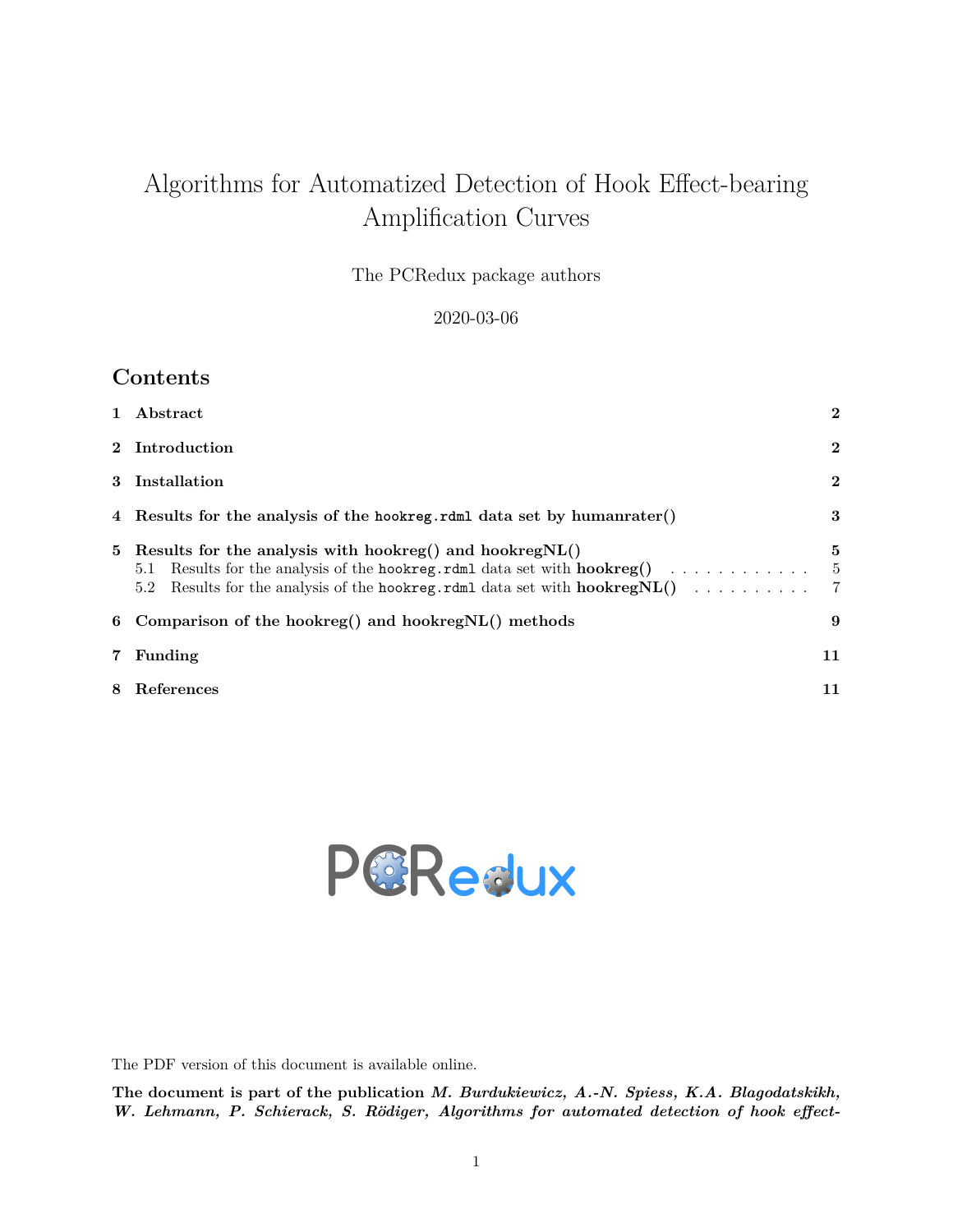*bearing amplification curves, Biomolecular Detection and Quantification. (2018). [doi:10.](doi:10.1016/j.bdq.2018.08.001) [1016/ j.bdq.2018.08.001 .](doi:10.1016/j.bdq.2018.08.001)*

#### <span id="page-1-0"></span>**1 Abstract**

This is a supplemental document for the study *Algorithms for Automatized Detection of Hook Effect-bearing Amplification Curves*. Quantitative real-time PCR (qPCR) is a widely used method for gene expression analysis, forensics and medical diagnostics (**???**; **???**; **???**).

Numerous algorithms have been developed to extract features from amplification curves such as the cycle of quantification and the amplification efficiency (**???**). There is an agreement, that these algorithms need to be evaluated and benchmarked for their performance (**???**). But at an earlier level it is important to have a solid foundation for the data preprocessing (**???**; **???**; **???**). Digitalization of processes holds the promise that potential human mistakes can be spotted and that diagnostic processes can be automatized.

The aim of the study is to provide software tools and algorithms, which assists qPCR users during the analysis and quality management of their data. In particular, this study shows how it is possible to automatically detect hook effects (see (**???**)) or hook effect-like curvatures.

#### <span id="page-1-1"></span>**2 Introduction**

The functions and data presented in the paper are available from [https://github.com/devSJR/PCRedux.](https://github.com/devSJR/PCRedux) The data, including the RDML file, are part of the PCRedux package and are made available in the CSV or RDML format (**???**) for vendors independent analysis.

All analyses were implemented and conducted with the **R** statistical computing language (**???**; **???**) and dedicated integrated development environments such as **RKWard** (**???**). Further documentation can be found in the help files of the **R** packages.

#### <span id="page-1-2"></span>**3 Installation**

The **hookreg()** and **hookregNL()** functions are part of the PCRedux package for the **R** statistical computing language. Download from CRAN<http://cran.r-project.org/> the **R** version for the required operating system and install **R**. Then start **R** and type in the prompt:

```
# Select your local mirror
install.packages("PCRedux")
```
The PCRedux package should just install. If this fails make sure you have write access to the destination directory and follow the instructions of the **R** documentation:

```
# The following command points to the help for download and install of packages
# from CRAN-like repositories or from local files.
?install.packages()
```
The package can be installed as the latest development version using the [devtools](https://cran.r-project.org/package=devtools) R package.

```
# Install devtools, if you haven't already.
install.packages("devtools")
```

```
library(devtools)
install_github("devSJR/PCRedux")
```
It is recommended to use software with an integrated development environment such as RKWard (**???**). To work with RDML data it is recommend to use the *RDML* package  $(\geq_v 0.9-9)$  by invoking the **rdmlEdit**() function (for details see (**???**)) or the rdmlEdit GUI web server (section **??**). The RDML file hookreg.rdml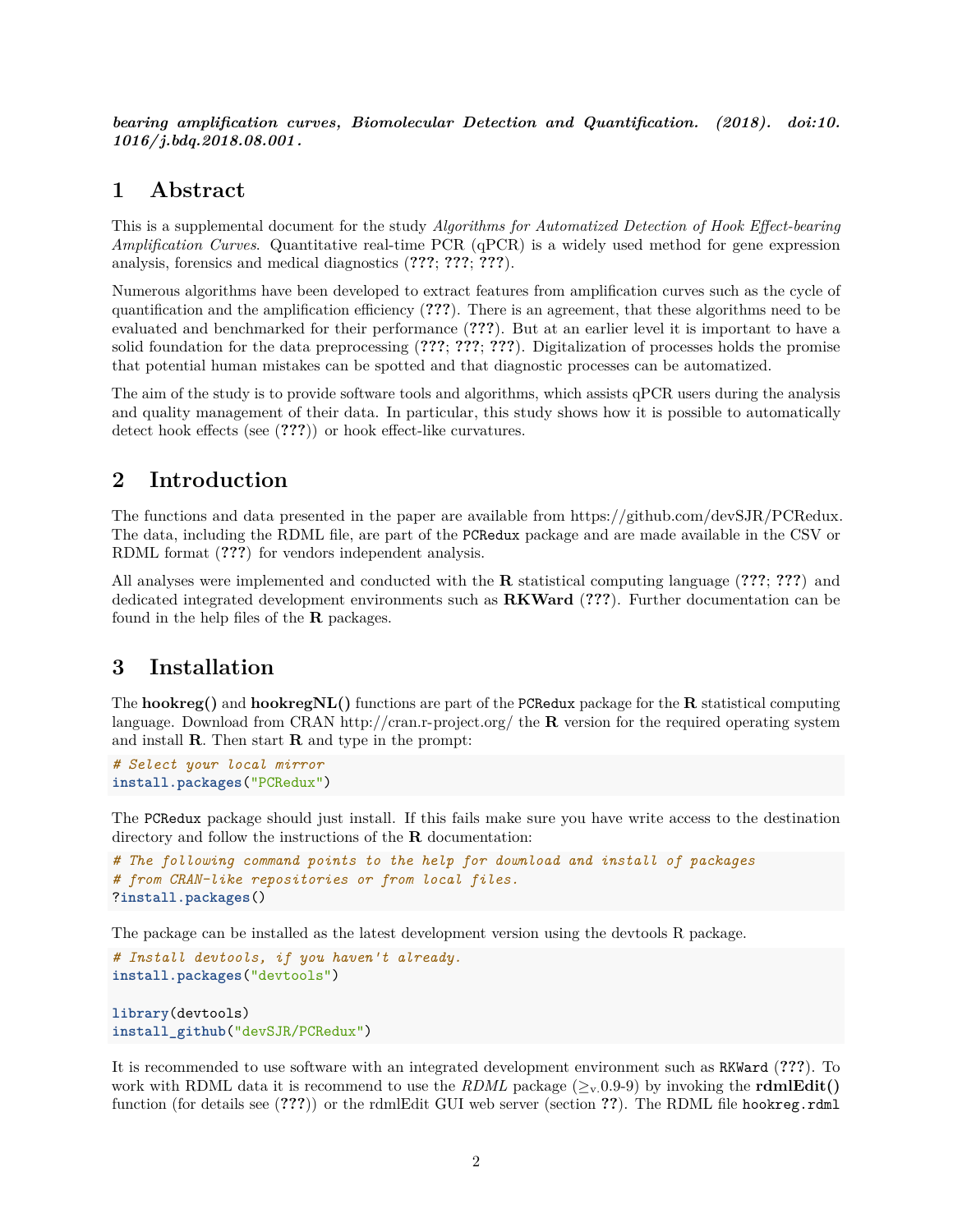contains the amplification curve data. However, other software package (e.g., (**???**; **???**)) can also be used to work with the RMDL data file format.

# <span id="page-2-0"></span>**4 Results for the analysis of the hookreg.rdml data set by humanrater()**

All calculations in the following sections were employed on the hookreg.rdml data **R** environment by the RDML package (**???**). An overview of the used samples and the qPCR detection chemistries and the classification by two humans ("Hook effect-like Rater 1", "Hook effect-like Rater 2") is shown in Table [1.](#page-4-2)

Loading experiment: exp1 run: run1

All amplification curves were plotted according to their experiment conditions. They differed in the target molecules (e.g., *MLC-2v*, *BRCA1* ) and the detection chemistries (e.g., EvaGreen, SybrGreen, hydrolysis probes). Figure [1](#page-3-0) shows seven plots for the corresponding experiments. The amplification curves were not preprocessed to preserve the curvature. Selected amplification curves were noisy (e.g., Figure [1F](#page-3-0)), had overshots or undershot in the background phase (e.g., Figure [1E](#page-3-0)-G), a short hook phase (e.g., Figure [1D](#page-3-0)). Amplification curves of Figure [1A](#page-3-0), D, F and F exhibited a clearly visible hook effect or a hook like effect.

```
par(mfrow=c(4,2))
```

```
# Plot all data of the hookreg.rdml-file according to their type.
# Synthetic template, detected with Syto-13
matplot(data[, 1], data[, 2:13], type="l", lty=1, lwd=2, ylab="RFU", xlab="Cycle")
\text{mtext}("A", \text{cex} = 1.8, \text{side} = 3, \text{adj} = 0, \text{font} = 2)# Human MLC-2v, detected with a hydrolysis probe.
matplot(data[, 1], data[, 14:45], type="l", lty=1, lwd=2, ylab="RFU", xlab="Cycle")
\text{mtext}("B", \text{cex} = 1.8, \text{side} = 3, \text{adj} = 0, \text{font} = 2)# S27a housekeeping gene, detected with SybrGreen I.
matplot(data[, 1], data[, 46:69], type="l", lty=1, lwd=2, ylab="RFU", xlab="Cycle")
\text{mtext}("C", \text{cex} = 1.8, \text{side} = 3, \text{adj} = 0, \text{font} = 2)# Whole genome amplification, detected with EvaGreen.
matplot(data[, 1], data[, 70:71], type="l", lty=1, lwd=2, ylab="RFU", xlab="Cycle")
\text{mtext}("D", \text{cex} = 1.8, \text{side} = 3, \text{adj} = 0, \text{font} = 2)# Human BRCA1 gene, detected with a hydrolysis probe.
matplot(data[, 1], data[, 72:87], type="l", lty=1, lwd=2, ylab="RFU", xlab="Cycle")
\text{mtext}("E", \text{cex} = 1.8, \text{side} = 3, \text{adj} = 0, \text{font} = 2)# Human NRAS gene, detected with a hydrolysis probe.
matplot(data[, 1], data[, 88:95], type="l", lty=1, lwd=2, ylab="RFU", xlab="Cycle")
\text{mtext}("F", \text{cex} = 1.8, \text{side} = 3, \text{adj} = 0, \text{font} = 2)# Water control, detected with a hydrolysis probe.
matplot(data[, 1], data[, 96:97], type="l", lty=1, lwd=2, ylab="RFU", xlab="Cycle")
\text{mtext}("G", \text{cex} = 1.8, \text{side} = 3, \text{adj} = 0, \text{font} = 2)
```
Printout of all measured samples, their rating by two humans (rater 1 and rater 2) with their dichotomous ratings (0, no hook; 1, hook) and their sources.

- The boggy data (qpcR::boggy) set was taken from the qpcR package (**???**; **???**).
- The C127EGHP data (chipPCR::C127EGHP) set was taken from the chipPCR package (**???**).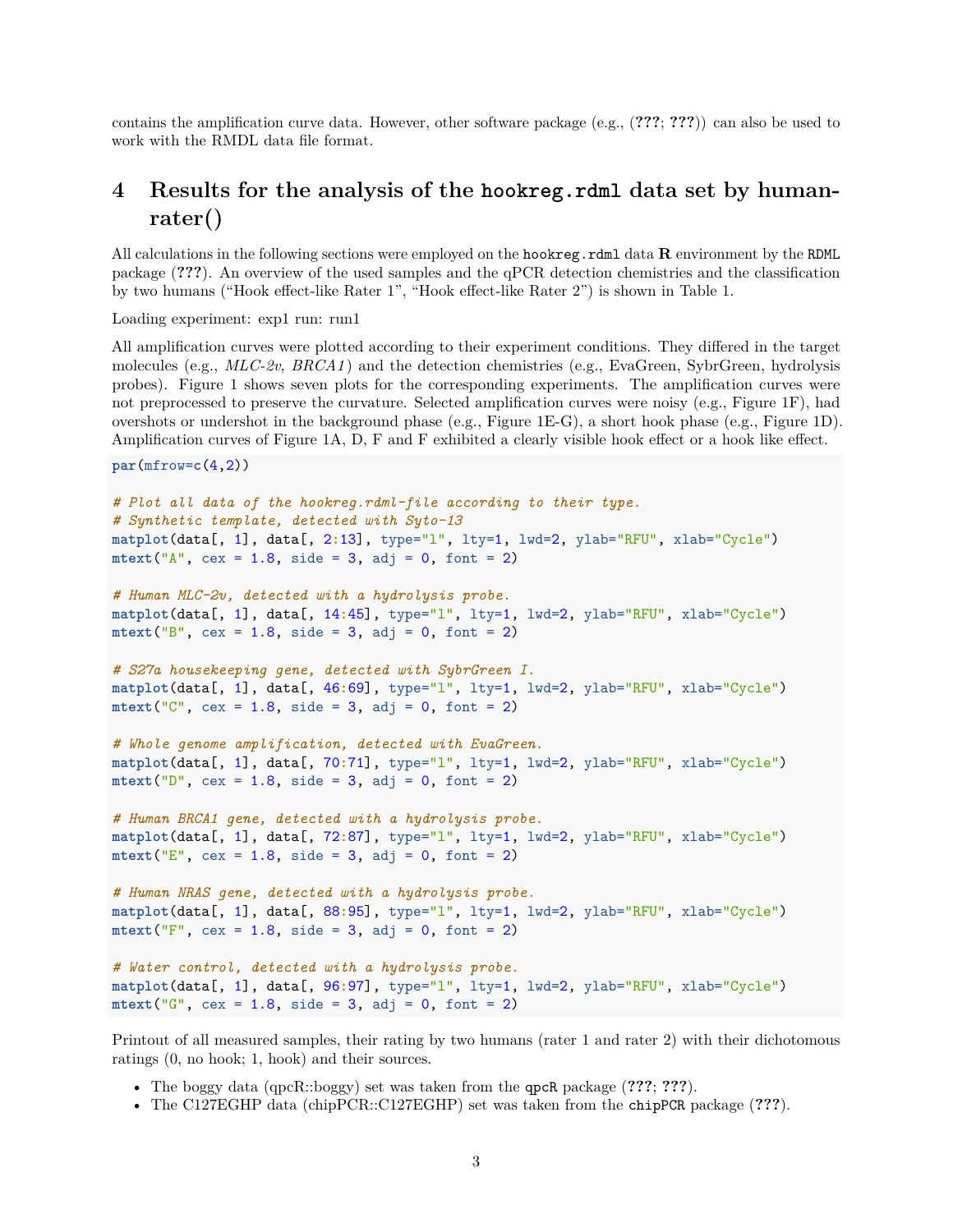













<span id="page-3-0"></span>Figure 1: Amplification curves. A) Synthetic template, detected with Syto-13. B) Human *MLC-2v*, detected with a hydrolysis probe. C)  $S27a$  housekeeping gene, detected with SybrGreen I. D) Whole genome amplification, detected with EvaGreen. E) Human *BRCA1* gene, detected with a hydrolysis probe. F) Human *NRAS* gene, detected with a hydrolysis probe. G) Water control, detected with a hydrolysis probe. See Table [1](#page-4-2) for details. RFU, relative fluorescence units.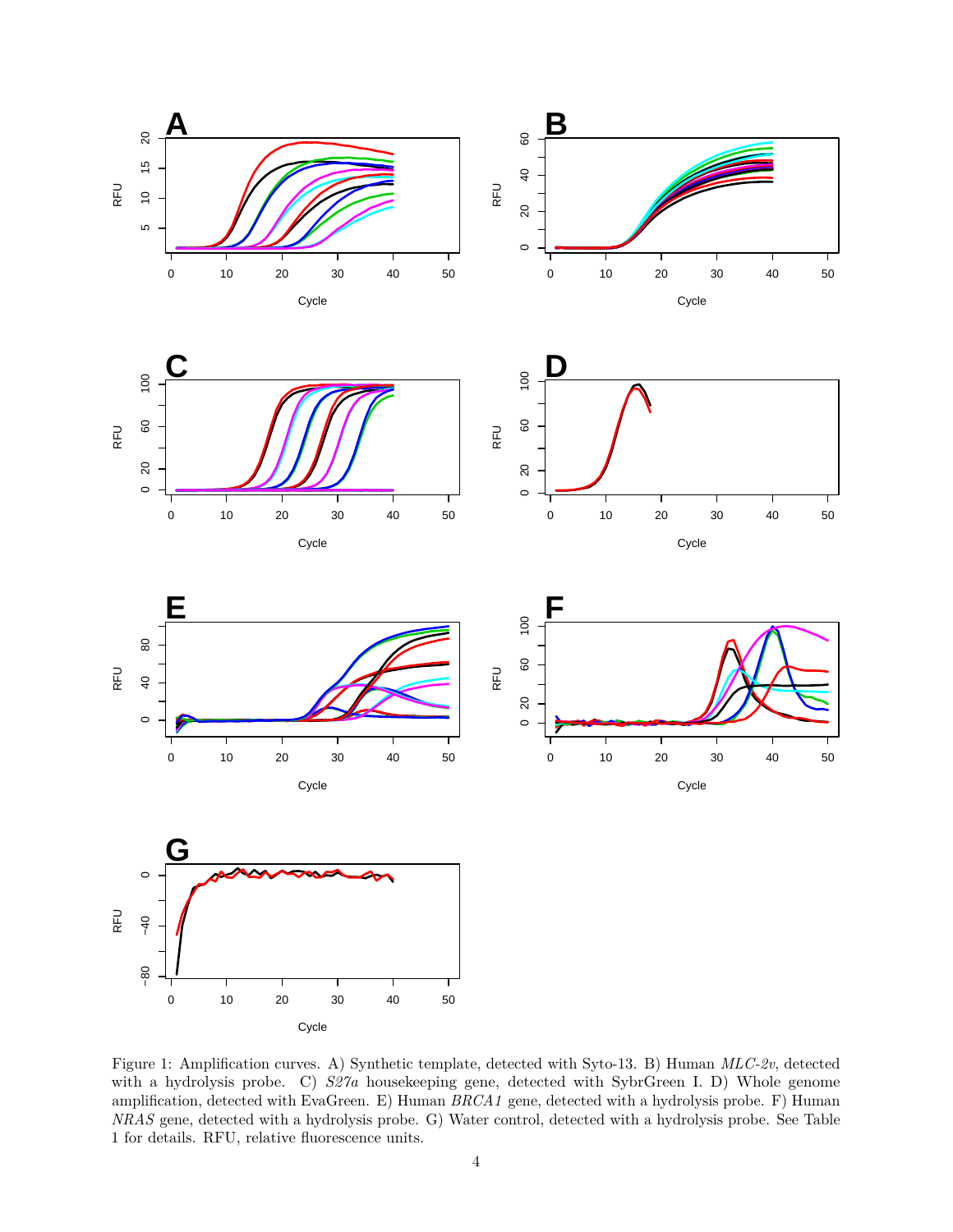- The testdat data (qpcR::testdat) set was taken from the qpcR package (**???**; **???**).
- <span id="page-4-2"></span>• Other data were prepared by Evrogen laboratory experiments.

Table 1: Overview of the used amplification curve data. The samples names, data source (origin of data either from an existing data set or prepared for this study), the detection chemistries (intercalator (Syto-13, SyberGreenI, EvaGreen), hydrolysis probes (TaqMan (Cy5/BHQ2) , TaqMan (HEX/BHQ1))) and calculations by tow humans

|                | Sample                                                                                        | Data Source                            | Target                     | Chemistry                                                                           | Hook effect-like Rater 1 | Hook effect-like Rater 2 | Rating Conformity       |
|----------------|-----------------------------------------------------------------------------------------------|----------------------------------------|----------------------------|-------------------------------------------------------------------------------------|--------------------------|--------------------------|-------------------------|
|                | F1.1                                                                                          | qpcR::boggy                            | synthetic template         | $Svto-13$                                                                           |                          |                          |                         |
| $\mathfrak{D}$ | $\rm{F1.2}$                                                                                   | qpcR::boggy                            | synthetic template         | $Syto-13$                                                                           |                          |                          |                         |
| 3              | F2.1                                                                                          | qpcR::boggy                            | synthetic template         | $Svto-13$                                                                           | -1                       | 1                        |                         |
| $\overline{4}$ | F2.2                                                                                          | qpcR::boggy                            | synthetic template         | $Svto-13$                                                                           | $\mathbf{1}$             | 1                        | $\mathbf{1}$            |
| 5              | F3.1                                                                                          | qpcR::boggy                            | synthetic template         | $Svto-13$                                                                           | $\theta$                 | $\theta$                 |                         |
| 6              | F3.2                                                                                          | qpcR::boggy                            | synthetic template         | $Svto-13$                                                                           | $\theta$                 | $\,$ 0                   | $\overline{1}$          |
| $\overline{7}$ | FA1                                                                                           | qpcR::boggy                            | synthetic template         | $Svto-13$                                                                           | $\Omega$                 | $\Omega$                 | $\overline{1}$          |
| $\mathbf{R}$   | FA2                                                                                           | qpcR::boggy                            | synthetic template         | $Svto-13$                                                                           | $\Omega$                 | $\Omega$                 | $\overline{1}$          |
| 9              | F5.1                                                                                          | qpcR::boggy                            | synthetic template         | $Syto-13$                                                                           | $\theta$                 | $\theta$                 | 1                       |
| 10             | F5.2                                                                                          | qpcR::boggy                            | synthetic template         | $Syto-13$                                                                           | $\Omega$                 | $\bf{0}$                 | $\overline{1}$          |
| 11             | F6 1                                                                                          | qpcR::boggy                            | synthetic template         | $Syto-13$                                                                           | $\Omega$                 | $\theta$                 | $\mathbf{1}$            |
| 12             | F6 2                                                                                          |                                        | synthetic template         | Syto-13                                                                             | $\Omega$                 | $\theta$                 | $\overline{1}$          |
| 13             | HP1                                                                                           | qpcR::boggy                            |                            |                                                                                     | $\Omega$                 |                          | $\mathbf{1}$            |
| 14             | HP <sub>2</sub>                                                                               | chipPCR::C127EGHP<br>chipPCR::C127EGHP | $MLC-2v$<br>$MLC-2v$       | TaqMan (Cy5/BHQ2)                                                                   |                          | $\,$ 0<br>$\theta$       | $\overline{1}$          |
| 15             | HP <sub>3</sub>                                                                               |                                        |                            | TaqMan (Cy5/BHQ2)                                                                   | $\theta$<br>$\theta$     |                          | $\mathbf{1}$            |
|                |                                                                                               | chipPCR::C127EGHP                      | $MLC-2v$                   | TaqMan (Cy5/BHQ2)                                                                   |                          | $\bf{0}$                 |                         |
| $16\,$         | HP4                                                                                           | chipPCR::C127EGHP                      | $MLC-2v$                   | TaqMan (Cy5/BHQ2)                                                                   | $\theta$                 | $\,$ 0                   | $\mathbf{1}$            |
| 17             | HP5                                                                                           | chipPCR::C127EGHP                      | $MLC-2v$                   | TaqMan (Cy5/BHQ2)                                                                   | $\theta$                 | $\,$ 0                   | $\mathbf{1}$            |
| 18             | HP6                                                                                           | chipPCR::C127EGHP                      | $MLC-2v$                   | TaqMan (Cy5/BHQ2)                                                                   | $\theta$                 | $\ddot{\mathbf{0}}$      |                         |
| 19             | HP7                                                                                           | chipPCR::C127EGHP                      | $MLC-2v$                   | TaqMan (Cy5/BHQ2)                                                                   |                          | $\bf{0}$                 |                         |
| 20             | HP <sub>8</sub>                                                                               | chipPCR::C127EGHP                      | $MLC-2v$                   | TaqMan (Cy5/BHQ2)                                                                   | $\theta$                 | $\,$ 0                   | $\,$ 1                  |
| $^{21}$        | HP9                                                                                           | chipPCR::C127EGHP                      | $MLC-2v$                   | TaqMan (Cy5/BHQ2)                                                                   | $\theta$                 | $\,$ 0                   | $\overline{1}$          |
| 22             | HP10                                                                                          | chipPCR::C127EGHP                      | $MLC-2v$                   | TaqMan (Cy5/BHQ2)                                                                   | $\theta$                 | $\,$ 0                   |                         |
| 23             | HP11                                                                                          | chipPCR::C127EGHP                      | $MLC-2v$                   | TaqMan (Cy5/BHQ2)                                                                   | $\theta$                 | $\ddot{\mathbf{0}}$      | $\overline{1}$          |
| 24             | HP12                                                                                          | chipPCR::C127EGHP                      | $MLC-2v$                   | TaqMan (Cy5/BHQ2)                                                                   | $\theta$                 | $\,$ 0                   | $\mathbf{1}$            |
| 25             | HP13                                                                                          | chipPCR::C127EGHP                      | $MLC-2v$                   | TaqMan (Cy5/BHQ2)                                                                   | $\theta$                 | $\,$ 0                   | $\overline{1}$          |
| 26             | HP14                                                                                          | chipPCR::C127EGHP                      | $MLC-2v$                   | TaqMan (Cy5/BHQ2)                                                                   | $\theta$                 | $\,$ 0                   | $\mathbf{1}$            |
| 27             | HP15                                                                                          | chipPCR::CI27EGHP                      | $MLC-2v$                   | TaqMan (Cy5/BHQ2)                                                                   | $\theta$                 | $\theta$                 | $\mathbf{1}$            |
| 28             | HP16                                                                                          | chipPCR::CI27EGHP                      | $MLC-2v$                   | TaqMan (Cy5/BHQ2)                                                                   | $\Omega$                 | $\theta$                 | $\mathbf{1}$            |
| 29             | HP17                                                                                          | chipPCR::CI27EGHP                      | MT.C.2v                    | TaqMan (Cy5/BHQ2)                                                                   | $\Omega$                 | $\Omega$                 | $\overline{1}$          |
| 30             | HP18                                                                                          | chipPCR::C127EGHP                      | MT.C.2v                    | TaqMan (Cy5/BHQ2)                                                                   | $\Omega$                 | $\Omega$                 | $\mathbf{1}$            |
| 31             | HP19                                                                                          | chipPCR::C127EGHP                      | $MLC-2v$                   | TaqMan (Cy5/BHQ2)                                                                   | $\theta$                 | $\theta$                 | $\mathbf{1}$            |
| 32             | HP20                                                                                          | chipPCR::C127EGHP                      | $MLC-2v$                   |                                                                                     | $\Omega$                 | $\theta$                 | $\mathbf{1}$            |
| 33             | HP21                                                                                          | chipPCR::C127EGHP                      | $MLC-2v$                   | $\begin{array}{c} \text{TaqMan (Cy5/BHQ2)} \\ \text{TaqMan (Cy5/BHQ2)} \end{array}$ | $\Omega$                 | $\theta$                 | $\overline{1}$          |
| 34             | HP22                                                                                          | chipPCR::C127EGHP                      | $MLC-2v$                   | TaqMan (Cy5/BHQ2)                                                                   | $\Omega$                 | $\theta$                 | $\overline{1}$          |
| 35             | HP23                                                                                          | chipPCR::C127EGHP                      | $MLC-2v$                   |                                                                                     | $\Omega$                 | $\,$ 0                   | $\mathbf{1}$            |
| $_{\rm 36}$    | HP24                                                                                          | chipPCR::C127EGHP                      | $MLC-2v$                   | TaqMan (Cy5/BHQ2)                                                                   | $\theta$                 | $\theta$                 | $\mathbf{1}$            |
| 37             | HP25                                                                                          | chipPCR::C127EGHP                      | $MLC-2v$                   | TaqMan (Cy5/BHQ2)<br>TaqMan (Cy5/BHQ2)                                              | $\theta$                 | $\bf{0}$                 | $\mathbf{1}$            |
|                |                                                                                               |                                        |                            |                                                                                     | $\theta$                 | $\bf{0}$                 |                         |
| $_{\rm 38}$    | HP26                                                                                          | chipPCR::C127EGHP                      | $MLC-2v$                   | TaqMan (Cy5/BHQ2)                                                                   | $\theta$                 |                          | $\,1\,$<br>$\mathbf{1}$ |
| 39             | HP27                                                                                          | chipPCR::C127EGHP                      | $MLC-2v$                   | TaqMan (Cy5/BHQ2)                                                                   |                          | $\,$ 0                   |                         |
| 40             | HP28                                                                                          | chipPCR::C127EGHP                      | $MLC-2v$                   | TaqMan (Cy5/BHQ2)                                                                   | $\overline{0}$           | $\ddot{\mathbf{0}}$      |                         |
| 41             | HP29                                                                                          | chipPCR::C127EGHP                      | $MLC-2v$                   | TaqMan (Cy5/BHQ2)                                                                   | $\theta$                 | $\,$ 0                   |                         |
| 42             | HP30                                                                                          | chipPCR::C127EGHP                      | $MLC-2v$                   | TaqMan (Cy5/BHQ2)                                                                   | $\theta$                 | $\bf{0}$                 | $\,1\,$                 |
| 43             | HP31                                                                                          | chipPCR::C127EGHP                      | $MLC-2v$                   | TaqMan (Cy5/BHQ2)                                                                   | $\theta$                 | $\,$ 0                   | $\overline{1}$          |
| 44             | HP32                                                                                          | chipPCR::C127EGHP                      | $MLC-2v$                   | TaqMan (Cy5/BHQ2)                                                                   | $\theta$                 | $\ddot{\mathbf{0}}$      | $\overline{1}$          |
| 45             | $F1.1\_td$                                                                                    | qpcR::testdat                          | S27a housekeeping gene     | SybrGreen I                                                                         | $\theta$                 | $\bf{0}$                 | $\mathbf{1}$            |
| 46             | $F1.2$ td                                                                                     | qpcR::testdat                          | S27a housekeeping gene     | SybrGreen I                                                                         | $\Omega$                 | $\theta$                 | $\,1\,$                 |
| 47             | $F1.3$ td                                                                                     | qpcR::testdat                          | S27a housekeeping gene     | SybrGreen I                                                                         | $\theta$                 | $\,$ 0                   | $\mathbf{1}$            |
| 48             | $F1.4$ _td                                                                                    | qpcR::testdat                          | S27a housekeeping gene     | SybrGreen I                                                                         | $\theta$                 | $\,$ 0                   | $\overline{1}$          |
| 49             | $F2.1$ td                                                                                     | qpcR::testdat                          | S27a housekeeping gene     | SvbrGreen I                                                                         | $\theta$                 | $\theta$                 | $\mathbf{1}$            |
| 50             | $F2.2$ td                                                                                     | qpcR::testdat                          | S27a housekeeping gene     | SybrGreen I                                                                         | $\theta$                 | $\theta$                 | $\overline{1}$          |
| 51             | $F2.3$ td                                                                                     | qpcR::testdat                          | S27a housekeeping gene     | SybrGreen I                                                                         | $\Omega$                 | $\theta$                 | $\mathbf{1}$            |
| 52             | $F2.4$ td                                                                                     | qpcR::testdat                          | S27a housekeeping gene     | SvbrGreen I                                                                         | $\Omega$                 | $\Omega$                 | $\overline{1}$          |
| 53             | $F3.1$ td                                                                                     | qpcR::testdat                          | S27a housekeeping gene     | SybrGreen I                                                                         | $\theta$                 | $\theta$                 | 1                       |
| 54             | F3.2 td                                                                                       | qpcR::testdat                          | S27a housekeeping gene     | SybrGreen I                                                                         | $\Omega$                 | $\theta$                 | $\overline{1}$          |
| 55             | F3.3 td                                                                                       | qpeR::testdat                          | S27a housekeeping gene     | SybrGreen I                                                                         | $\Omega$                 | $\theta$                 | $\overline{1}$          |
| 56             | F3.4 td                                                                                       | qpcR::testdat                          | S27a housekeeping gene     | SybrGreen I                                                                         | $\Omega$                 | $\theta$                 | $\mathbf{1}$            |
| 57             | $F4.1\_td$                                                                                    | qpcR::testdat                          | S27a housekeeping gene     | SybrGreen I                                                                         | $\Omega$                 | $\,$ 0                   | $\mathbf{1}$            |
| 58             | $\mathrm{F4.2\_td}$                                                                           | qpcR::testdat                          | S27a housekeeping gene     | SybrGreen I                                                                         | $\theta$                 | $\theta$                 | $\mathbf{1}$            |
| 59             | $F4.3$ td                                                                                     | qpcR::testdat                          | S27a housekeeping gene     | SybrGreen I                                                                         | $\Omega$                 | $\theta$                 | $\mathbf{1}$            |
| 60             | $F4.4\_td$                                                                                    | qpcR::testdat                          | S27a housekeeping gene     | SybrGreen I                                                                         | $\theta$                 | $\,$ 0                   | $\mathbf{1}$            |
| $_{\rm 61}$    | $F5.1$ _td                                                                                    | qpcR::testdat                          | S27a housekeeping gene     | SybrGreen I                                                                         | $\theta$                 | $\,$ 0                   | $\,1\,$                 |
| 62             | $F5.2\_td$                                                                                    | qpcR::testdat                          | S27a housekeeping gene     | SybrGreen I                                                                         | $\theta$                 | $\theta$                 | $\mathbf{1}$            |
| 63             | F5.3 td                                                                                       | qpcR::testdat                          |                            | SybrGreen I                                                                         |                          | $\bf{0}$                 |                         |
| 64             | F5.4 td                                                                                       | qpcR::testdat                          | S27a housekeeping gene     | SybrGreen I                                                                         | $\circ$                  | $\,$ 0                   |                         |
|                |                                                                                               |                                        | S27a housekeeping gene     |                                                                                     |                          |                          |                         |
| 65             | $F6.1\_td$                                                                                    | qpcR::testdat                          | S27a housekeeping gene     | SybrGreen I                                                                         | $\theta$                 | $\,$ 0                   | $\overline{1}$          |
| 66             | $F6.2$ _td                                                                                    | qpcR::testdat                          | S27a housekeeping gene     | SybrGreen I                                                                         | $\theta$                 | $\bf{0}$                 |                         |
| 67             | F6.3 td                                                                                       | qpcR::testdat                          | S27a housekeeping gene     | SybrGreen I                                                                         |                          | $\bf{0}$                 |                         |
| 68             | $\begin{array}{c} \text{F6.4\_td} \\ \text{F09}^{\scriptscriptstyle +}\text{WGA} \end{array}$ | qpcR::testdat                          | S27a housekeeping gene     | SybrGreen I                                                                         | $\Omega$                 | $\theta$                 | $\mathbf{1}$            |
| 69             |                                                                                               | Evrogen lab experiment                 | Whole genome amplification | EvaGreen                                                                            |                          | 1                        | $\mathbf{1}$            |
| 70             | $F10^\circ\text{WGA}$                                                                         | Evrogen lab experiment                 | Whole genome amplification | EvaGreen                                                                            |                          | $\mathbf{1}$             | $\mathbf{1}$            |
| $7\,\rm{1}$    | $F11^{\circ}1ng/mkl$                                                                          | Evrogen lab experiment                 | BRCA1 gene                 | TaqMan (HEX/BHQ1)                                                                   |                          | $\mathbf{1}$             | $\mathbf{1}$            |
| 72             | $F12^{\degree}1ng/mkl$                                                                        | Evrogen lab experiment                 | BRCA1 gene                 | TaqMan (HEX/BHQ1)                                                                   |                          | 1                        | 1                       |
| 73             | $G01^{\circ}100ng/mkl$                                                                        | Evrogen lab experiment                 | BRCA1 gene                 | TagMan (HEX/BHO1)                                                                   |                          | $\mathbf{1}$             | $\mathbf{1}$            |
| 74             | $\mathrm{G02}^\circ100\mathrm{ng/mkl}$                                                        | Evrogen lab experiment                 | BRCA1 gene                 | TaqMan (HEX/BHQ1)<br>TaqMan (HEX/BHQ1)                                              |                          | 1                        | 1                       |
| 75             | $\rm G03$ $^{\circ}1 \rm ng/mkl$                                                              | Evrogen lab experiment                 | BRCA1 gene                 |                                                                                     | $\theta$                 | $\theta$                 | $\mathbf{1}$            |
| 76             | $G04^{\circ}$ lng/mkl                                                                         | Evrogen lab experiment                 | BRCA1 gene                 | TaqMan (HEX/BHQ1)                                                                   | $\Omega$                 | $\theta$                 | $\overline{1}$          |
| 77             | G05°100ng/mkl                                                                                 | Evrogen lab experiment                 | BRCA1 gene                 | TaqMan (HEX/BHQ1)                                                                   | $\Omega$                 | $\Omega$                 | $\mathbf{1}$            |
| 78             | G06°100ng/mkl                                                                                 | Evrogen lab experiment                 | BRCA1 gene                 | TaqMan (HEX/BHQ1)                                                                   | $\Omega$                 | $\theta$                 | $\mathbf{1}$            |
| 79             | $G07^{\circ}$ lng/mkl                                                                         | Evrogen lab experiment                 | BRCA1 gene                 | TaqMan (HEX/BHQ1)                                                                   |                          | $\mathbf{1}$             | $\mathbf{1}$            |
| 80             | G08°1ng/mkl                                                                                   | Evrogen lab experiment                 | BRCA1 gene                 | TaqMan (HEX/BHQ1)                                                                   |                          | $\mathbf{1}$             | $\mathbf{1}$            |
| 81             | G09°100ng/mkl                                                                                 | Evrogen lab experiment                 | BRCA1 gene                 | TaqMan (HEX/BHQ1)                                                                   |                          | $\mathbf{1}$             | $\mathbf{1}$            |
| $^{\rm 82}$    | G10°100ng/mkl                                                                                 | Evrogen lab experiment                 | BRCA1 gene                 | TaqMan (HEX/BHQ1)                                                                   |                          | $\,1$                    |                         |
| 83             | $G11$ " $1ng/mkl$                                                                             | Evrogen lab experiment                 | BRCA1 gene                 | TaqMan (HEX/BHQ1)                                                                   | $\Omega$                 | $\,$ 0                   | $\mathbf{1}$            |
| 84             | $G12^{\degree}1ng/mkl$                                                                        | Evrogen lab experiment                 | BRCA1 gene                 | TaqMan (HEX/BHQ1)                                                                   | $\Omega$                 | $\theta$                 | $\mathbf{1}$            |
| 85             |                                                                                               |                                        |                            |                                                                                     |                          | $\theta$                 |                         |
|                | $H01^{\circ}100$ ng/mkl                                                                       | Evrogen lab experiment                 | BRCA1 gene                 | TaqMan (HEX/BHQ1)                                                                   |                          |                          |                         |
| 86             | $H02^{\degree}100ng/mkl$                                                                      | Evrogen lab experiment                 | BRCA1 gene                 | TaqMan (HEX/BHQ1)                                                                   |                          | $\bf{0}$                 |                         |
| 87             | s1                                                                                            | Evrogen lab experiment                 | NRAS gene                  | TaqMan (FAM/BHQ1)                                                                   |                          | $\mathbf{1}$             | $\mathbf{1}$            |
| 88             | s2                                                                                            | Evrogen lab experiment                 | NRAS gene                  | TaqMan (FAM/BHQ1)                                                                   |                          |                          |                         |
| 89             | $_{\rm s3}$                                                                                   | Evrogen lab experiment                 | NRAS gene                  | TaqMan (FAM/BHQ1)                                                                   |                          |                          |                         |
| 90             | 54                                                                                            | Evrogen lab experiment                 | NRAS gene                  | TaqMan (FAM/BHQ1)                                                                   |                          | $\mathbf{1}$             | $\mathbf{1}$            |
| 91             | 55                                                                                            | Evrogen lab experiment                 | NRAS gene                  | TaqMan (FAM/BHQ1)                                                                   |                          | 1                        |                         |
| 92             | $\pm 6$                                                                                       | Evrogen lab experiment                 | NRAS gene                  | TaqMan (FAM/BHQ1)                                                                   |                          | $\mathbf{1}$             | $\overline{1}$          |
| 93             | s7                                                                                            | Evrogen lab experiment                 | NRAS gene                  | TagMan (FAM/BHO1)                                                                   |                          | $\bf{0}$                 | 1                       |
| 94             | 58                                                                                            | Evrogen lab experiment                 | NRAS gene                  | TagMan (FAM/BHO1)                                                                   |                          | $\mathbf{1}$             | $\mathbf{1}$            |
| 95             | $_{\mathrm{NTC}}$                                                                             | Evrogen lab experiment                 | NRAS gene                  | TaqMan (FAM/BHQ1)                                                                   | $\Omega$                 | $\bf{0}$                 | 1                       |
| 96             | NTC                                                                                           | Evrogen lab experiment                 | NRAS gene                  | TaqMan (FAM/BHQ1)                                                                   | $\Omega$                 | $\Omega$                 | 1                       |

## <span id="page-4-0"></span>**5 Results for the analysis with hookreg() and hookregNL()**

This section contains the results of the analysis of the amplification curve data with the **hookreg()** function and the **hookregNL()** function. As in the previous sections, all code was commented to make it reproducible. Some rows in Table [2](#page-6-1) and Table [3](#page-8-1) appear to be empty. This expected behavior may occur in cases where the corresponding functions were not able to calculate the coefficients due to a failed model fit or violation of the truncation criterion.

#### <span id="page-4-1"></span>**5.1 Results for the analysis of the hookreg.rdml data set with hookreg()**

The following code was used to analyze the hookreg.rdml data set with **hookreg()** function. The **hookreg()** function fits a linear model to a region of interest. The linear model is used to decide if the amplification curve as a hook effect or hook effect-like curvature.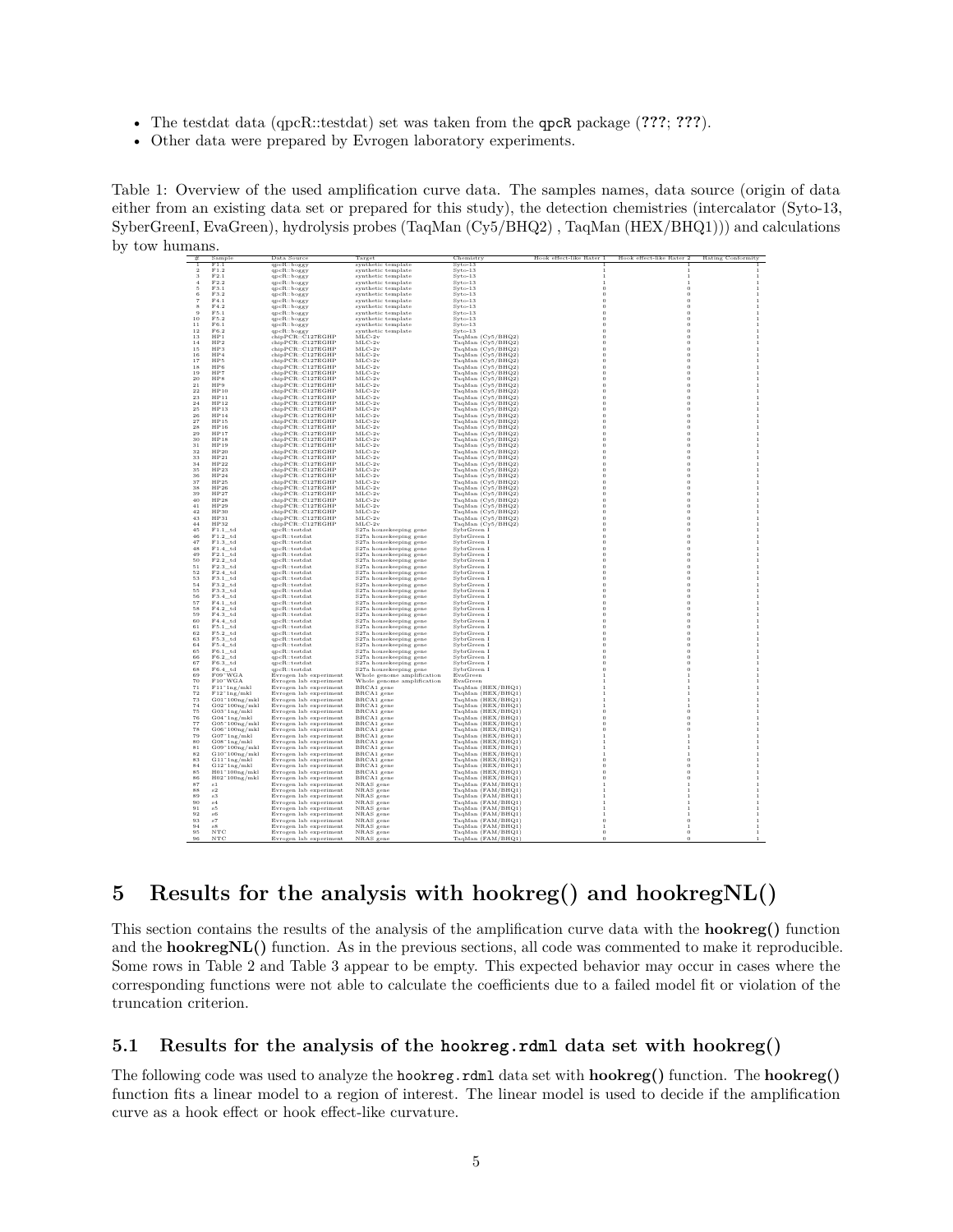```
# Load PCRedux package to obtain the data and make the hookreg() function
# available.
library(PCRedux)
# `data` is a temporary data frame of the hook.rdml amplification curve data file.
# Apply the hookreg() function over the amplification curves and arrange the
# results in the data frame `res_hookreg`.
res_hookreg <- data.frame(sample=colnames(data)[-1],
                           t(sapply(2L:ncol(data), function(i) {
                             hookreg(x=data[, 1], y=data[, i])
                           })))
# Fetch the calculated parameters from the calculations with the hookreg()
# function as a table `res_hookreg_table`.
res_hookreg_table <- data.frame(sample=as.character(res_hookreg[["sample"]]),
                                intercept=signif(res_hookreg[["intercept"]], 2),
                                slope=signif(res_hookreg[["slope"]], 1),
                                hook.start=signif(res_hookreg[["hook.start"]], 0),
                                hook.delta=signif(res_hookreg[["hook.delta"]], 0),
                                p.value=signif(res_hookreg[["p.value"]], 4),
                                CI.low=signif(res_hookreg[["CI.low"]], 2),
                                CI.up=signif(res_hookreg[["CI.up"]], 2),
                                hook.fit=res_hookreg[["hook.fit"]],
                                hook.CI=res_hookreg[["hook.CI"]],
                                hook=res_hookreg[["hook"]]
```
)

Finally a pretty printout (Table [2\)](#page-6-1) of the results from the **hookreg()** function for the hookreg.rdml data set with the following code was prepared.

```
# Load the xtable to create a LaTeX table from the `res_hookreg_table`.
library(xtable)
options(xtable.comment=FALSE)
print(xtable(res_hookreg_table,
             caption = "Results from the hookreg() function for the hookreg.rdml
             data set.",
             label='res_hookreg_table'),
      size = "\times",
      include.rownames = FALSE,
      include.colnames = TRUE,
      caption.placement = "top",
      comment=FALSE,
      table.placement = "!ht", scalebox='0.65'
)
```
The results of the **hookreg()** function are fairly comprehensive. The meaning of the columns is as followed:

- *intercept*, is the intercept from the start of the potential hook to the end of the amplification curve.
- *slope* is the slope from the start of the potential hook to the end of the amplification curve. A negative slope is indicative for a hook effect.
- *hook.start* is the estimated starting cycle of the hook region.
- *hook.delta* is the number of cycles from the *hook.start* to the end of the amplification curve.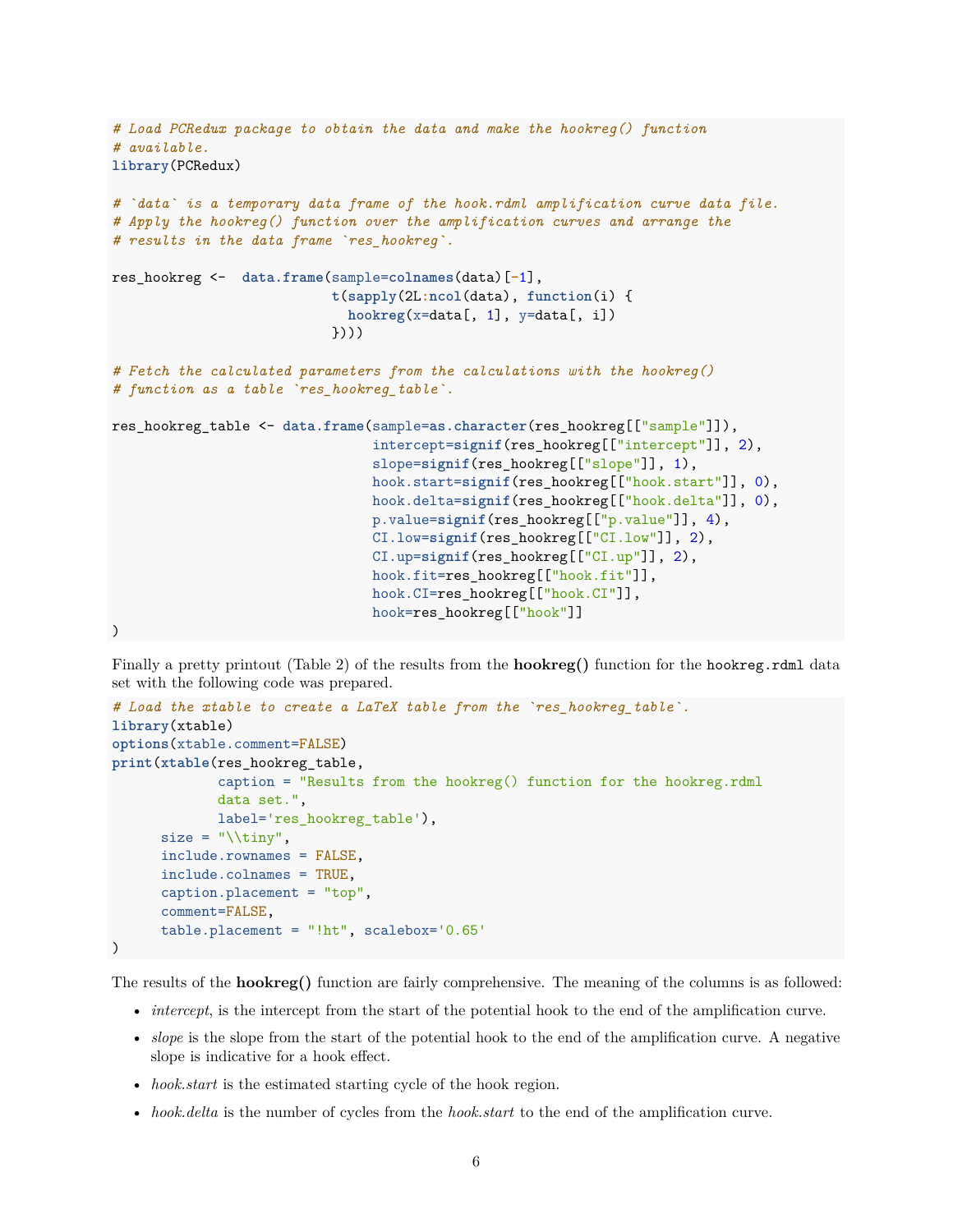<span id="page-6-1"></span>

| sample                                              | intercept    | slope              | hook.start     | hook.delta    | p.value      | CI.low             | CLup               | hook.fit     | hook.CI      | hook         |
|-----------------------------------------------------|--------------|--------------------|----------------|---------------|--------------|--------------------|--------------------|--------------|--------------|--------------|
| $A01$ <sup><math>T</math></sup> $F1.1$              | 1.20         | $-0.01$            | 30.00          | 20.00         | 0.00         | $-0.01$            | $-0.01$            | 1.00         | 1.00         | 1.00         |
| $A02$ <sup>*</sup> $F1.2$                           | 1.20         | $-0.01$            | 30.00          | 20.00         | 0.00         | $-0.01$            | $-0.01$            | 1.00         | 1.00         | 1.00         |
| $A03$ $F2.1$                                        | 1.20         | $-0.01$            | 30.00          | 9.00          | 0.00         | $-0.01$            | $-0.00$            | 1.00         | 1.00         | 1.00         |
| $A04$ <sup>~</sup> $F2.2$                           | 1.20         | $-0.01$            | 30.00          | 9.00          | 0.00         | $-0.01$            | $-0.00$            | 1.00         | 1.00         | 1.00         |
| $A05$ $\degree$ $F3.1$                              | 1.10         | $-0.00$            | 40.00          | 6.00          | 0.05         | $-0.01$            | 0.00               | 0.00         | 0.00         | 0.00         |
| A06~F3.2                                            | 1.10         | $-0.00$            | 40.00          | 6.00          | 0.02         | $-0.01$            | 0.00               | 0.00         | 0.00         | 0.00         |
| $A07^{\circ}F4.1$                                   | 0.00         | 0.00               | 0.00           | 0.00          |              |                    |                    | 0.00         | 0.00         | 0.00         |
| $A08$ <sup>~</sup> $F4.2$                           | 0.00         | 0.00               | 0.00           | 0.00          |              |                    |                    | 0.00         | 0.00         | 0.00         |
| A09~F5.1                                            | 0.00         | 0.00               | 0.00           | 0.00          |              |                    |                    | 0.00         | 0.00         | 0.00         |
| A10"F5.2                                            | 0.00         | 0.00               | 0.00           | 0.00          |              |                    |                    | 0.00         | 0.00         | 0.00         |
| $A11$ $F6.1$                                        | 0.00         | 0.00               | 0.00           | 0.00          |              |                    |                    | 0.00         | 0.00         | 0.00         |
| $A12\degree F6.2$                                   | 0.00         | 0.00               | 0.00           | 0.00          |              |                    |                    | 0.00         | 0.00         | 0.00         |
|                                                     | 0.00         | 0.00               | 0.00           | 0.00          |              |                    |                    | 0.00         | 0.00         | 0.00         |
| B01~HP1<br>B02~HP2                                  | 0.00         | 0.00               | 0.00           | 0.00          |              |                    |                    | 0.00         | 0.00         | 0.00         |
|                                                     |              |                    |                |               |              |                    |                    |              |              |              |
| B03 <sup>-</sup> HP3<br>B04~HP4                     | 0.00         | 0.00               | 0.00           | 0.00          |              |                    |                    | 0.00         | 0.00         | 0.00         |
|                                                     | 0.00         | 0.00               | 0.00           | 0.00          |              |                    |                    | 0.00         | 0.00         | 0.00         |
| B05~HP5                                             | 0.00         | 0.00               | 0.00           | 0.00          |              |                    |                    | 0.00         | 0.00         | 0.00         |
| B06 <sup>-</sup> HP6                                | 0.00         | 0.00               | 0.00           | 0.00          |              |                    |                    | 0.00         | 0.00         | $_{0.00}$    |
| B07~HP7                                             | 0.00         | 0.00               | 0.00           | 0.00          |              |                    |                    | 0.00         | 0.00         | $_{0.00}$    |
| B08 HP8                                             | 0.00         | 0.00               | 0.00           | 0.00          |              |                    |                    | 0.00         | 0.00         | 0.00         |
| B09 <sup>-</sup> HP9                                | 0.00         | 0.00               | 0.00           | 0.00          |              |                    |                    | 0.00         | 0.00         | 0.00         |
| B10"HP10                                            | 0.00         | 0.00               | 0.00           | 0.00          |              |                    |                    | 0.00         | 0.00         | 0.00         |
| B11"HP11                                            | 0.00         | 0.00               | 0.00           | 0.00          |              |                    |                    | 0.00         | 0.00         | 0.00         |
| B12"HP12                                            | 0.00         | 0.00               | 0.00           | 0.00          |              |                    |                    | 0.00         | 0.00         | 0.00         |
| C01"HP13                                            | 0.00         | 0.00               | 0.00           | 0.00          |              |                    |                    | 0.00         | 0.00         | $_{0.00}$    |
| $CO2$ <sup>-</sup> $HP14$                           | 0.00         | 0.00               | 0.00           | 0.00          |              |                    |                    | 0.00         | 0.00         | 0.00         |
| C03"HP15                                            | 0.00         | 0.00               | 0.00           | 0.00          |              |                    |                    | 0.00         | 0.00         | 0.00         |
| C04~HP16                                            | 0.00         | 0.00               | 0.00           | 0.00          |              |                    |                    | 0.00         | 0.00         | 0.00         |
| C05"HP17                                            | 0.00         | 0.00               | 0.00           | 0.00          |              |                    |                    | 0.00         | 0.00         | 0.00         |
| C06"HP18                                            | 0.00         | 0.00               | 0.00           | 0.00          |              |                    |                    | 0.00         | 0.00         | 0.00         |
| C07"HP19                                            | 0.00         | 0.00               | 0.00           | 0.00          |              |                    |                    | 0.00         | 0.00         | 0.00         |
| C08"HP20                                            | 0.00         | 0.00               | 0.00           | 0.00          |              |                    |                    | 0.00         | 0.00         | 0.00         |
| C09 <sup>-</sup> HP21                               | 0.00         | 0.00               | 0.00           | 0.00          |              |                    |                    | 0.00         | 0.00         | 0.00         |
| $C10$ "HP22                                         | 0.00         | 0.00               | 0.00           | 0.00          |              |                    |                    | 0.00         | 0.00         | $_{0.00}$    |
| C11"HP23                                            | 0.00         | 0.00               | 0.00           | 0.00          |              |                    |                    | 0.00         | 0.00         | 0.00         |
| C12"HP24                                            | 0.00         | 0.00               | 0.00           | 0.00          |              |                    |                    | 0.00         | 0.00         | 0.00         |
| D01"HP25                                            | 0.00         | 0.00               | 0.00           | 0.00          |              |                    |                    | 0.00         | 0.00         | 0.00         |
|                                                     |              |                    |                |               |              |                    |                    |              |              |              |
| $D02$ HP $26$                                       | 0.00         | 0.00               | 0.00           | 0.00          |              |                    |                    | 0.00         | 0.00         | $_{0.00}$    |
| D03"HP27                                            | 0.00         | 0.00               | 0.00           | 0.00          |              |                    |                    | 0.00         | 0.00         | 0.00         |
| D04"HP28                                            | 0.00         | 0.00               | 0.00           | 0.00          |              |                    |                    | 0.00         | 0.00         | 0.00         |
| D05"HP29                                            | 0.00         | 0.00               | 0.00           | 0.00          |              |                    |                    | 0.00         | 0.00         | 0.00         |
| D06"HP30                                            | 0.00         | 0.00               | 0.00           | 0.00          |              |                    |                    | 0.00         | 0.00         | 0.00         |
| D07"HP31                                            | 0.00         | 0.00               | 0.00           | 0.00          |              |                    |                    | 0.00         | 0.00         | 0.00         |
| D08"HP32                                            | 0.00         | 0.00               | 0.00           | 0.00          |              |                    |                    | 0.00         | 0.00         | 0.00         |
| D09"F1.1 td                                         | 1.00         | $-0.00$            | 30.00          | 7.00          | 0.01         | $-0.00$            | 0.00               | 0.00         | 0.00         | 0.00         |
| $D10$ <sup>"</sup> $F1.2$ <sup>"</sup> td           | 1.10         | $-0.00$            | 30.00          | 10.00         | 0.00         | $-0.00$            | $-0.00$            | 1.00         | 1.00         | 1.00         |
| $D11^\circ F1.3$ td                                 | 0.73         | $-0.02$            | 10.00          | 30.00         | 0.05         | $-0.05$            | 0.01               | 0.00         | 0.00         | 0.00         |
| D12"F1.4_td                                         | 0.08         | $-0.00$            | 3.00           | 40.00         | 0.42         | $-0.02$            | 0.01               | 0.00         | 0.00         | 0.00         |
| E01"F2.1 td                                         | 1.00         | $-0.00$            | 30.00          | 7.00          | 0.04         | $-0.00$            | 0.00               | 0.00         | 0.00         | 0.00         |
| $E02$ <sup>-</sup> $F2.2$ <sup>-td</sup>            | 1.10         | $-0.00$            | 40.00          | 5.00          | 0.15         | $-0.01$            | 0.01               | 0.00         | 0.00         | 0.00         |
| E03 F2.3_td                                         | $-0.13$      | 0.00               | 20.00          | 20.00         | 0.90         | $-0.06$            | 0.06               | 0.00         | 0.00         | 0.00         |
| $E04°F2.4\_td$                                      | 3.10         | $-0.08$            | 30.00          | 8.00          | 0.24         | $-0.36$            | 0.21               | 0.00         | 0.00         | 0.00         |
| E05"F3.1_td                                         | 0.00         | 0.00               | 0.00           | 0.00          |              |                    |                    | 0.00         | 0.00         | $_{0.00}$    |
| $E06$ <sup>-</sup> $F3.2$ td                        | 0.00         | 0.00               | 0.00           | 0.00          |              |                    |                    | 0.00         | 0.00         | $_{0.00}$    |
| E07"F3.3_td                                         | 0.55         | $-0.02$            | 10.00          | 30.00         | 0.09         | $-0.05$            | 0.02               | 0.00         | 0.00         | 0.00         |
| E08"F3.4_td                                         | 0.11         | $-0.00$            | 10.00          | 30.00         | 0.84         | $-0.04$            | 0.03               | 0.00         | 0.00         | 0.00         |
| E09F4.1td                                           | 0.00         | 0.00               | 0.00           | 0.00          |              |                    |                    | 0.00         | 0.00         | 0.00         |
| $E10^-F4.2$ _td                                     | 0.00         | 0.00               | 0.00           | 0.00          |              |                    |                    | 0.00         | 0.00         | $_{0.00}$    |
| E11"F4.3 td                                         | 2.90         | $-0.08$            | 30.00          | 10.00         | 0.14         | $-0.29$            | 0.13               | $_{0.00}$    | 0.00         | 0.00         |
| E12"F4.4 td                                         | 0.26         | $-0.02$            | 6.00           | 40.00         | 0.08         | $-0.06$            | 0.02               | 0.00         | 0.00         | 0.00         |
| $F01^\circ F5.1$ td                                 | 0.00         | 0.00               | 0.00           | 0.00          |              |                    |                    | 0.00         | 0.00         | 0.00         |
|                                                     |              |                    |                |               |              |                    |                    |              |              |              |
| F02~F5.2_td                                         | 0.00         | 0.00               | 0.00           | 0.00          |              | $-0.17$            | 0.05               | 0.00         | 0.00         | 0.00         |
| $F03"F5.3$ _td                                      | 2.20         | $-0.06$            | 30.00          | 10.00         | 0.06         |                    |                    | 0.00         | 0.00         | 0.00         |
| F04~F5.4 td                                         | $-0.08$      | 0.00               | 20.00          | 20.00         | 0.89         | $-0.06$            | 0.06               | 0.00         | 0.00         | 0.00         |
| $F05$ <sup>"</sup> $F6.1$ <sup>"</sup> td           | 0.00         | 0.00               | 0.00           | 0.00          |              |                    |                    | 0.00         | 0.00         | 0.00         |
| F06"F6.2"td                                         | 0.00         | 0.00               | 0.00           | 0.00          |              |                    |                    | 0.00         | 0.00         | 0.00         |
| $F07$ <sup><math>-</math></sup> $F6.3$ td           | 0.67         | $-0.02$            | 20.00          | 20.00         | 0.24         | $-0.07$            | 0.04               | 0.00         | 0.00         | 0.00         |
| $F08\degree F6.4$ <sub>td</sub><br>$F09\degree WGA$ | 0.09         | $-0.00$            | 4.00           | 40.00         | 0.73         | $-0.03$            | 0.02               | 0.00         | 0.00         | 0.00         |
|                                                     | 0.00         | 0.00               | 0.00           | 0.00          |              |                    |                    | 0.00         | 0.00         | 0.00         |
|                                                     | 0.00         | 0.00               | 0.00           | 0.00          |              |                    |                    | 0.00         | 0.00         | 0.00         |
| F10"WGA<br>F11"1ng/mkl                              | 2.40         | $-0.04$            | 40.00          | 20.00         | 0.00         | $-0.06$            | $-0.02$            | 1.00         | 1.00         | 1.00         |
| $F12^{\degree}1ng/mkl$                              | 2.30         | $-0.04$            | 40.00          | 20.00         | 0.00         | $-0.07$            | $-0.02$            | 1.00         | 1.00         | 1.00         |
| $G01^{\circ}100$ ng/mkl                             | 1.60         | $-0.03$            | 30.00          | 20.00         | 0.00         | $-0.04$            | $-0.01$            | 1.00         | 1.00         | 1.00         |
| $G02^{\circ}100$ ng/mkl                             | 1.70         | $-0.03$            | 30.00          | 20.00         | 0.00         | $-0.05$            | $-0.02$            | 1.00         | 1.00         | 1.00         |
| $G03$ <sup>~1</sup> ng/mkl                          | 0.00         | 0.00               | 0.00           | 0.00          |              |                    |                    | 0.00         | 0.00         | 0.00         |
|                                                     | 0.00         | 0.00               | 0.00           | 0.00          |              |                    |                    | 0.00         | 0.00         | 0.00         |
| $G04^{\circ}$ 1ng/mkl<br>$G05^{\circ}$ 100 ng/mkl   | 0.00         | 0.00               | 0.00           | 0.00          |              |                    |                    | 0.00         | 0.00         | 0.00         |
| $G06^{\circ}100$ ng/mkl                             | 0.00         | 0.00               | 0.00           | 0.00          |              |                    |                    | 0.00         | 0.00         | 0.00         |
| $G07$ <sup>~</sup> 1ng/mkl                          | 3.00         | $-0.05$            | 40.00          | 10.00         | 0.00         | $-0.06$            | $-0.04$            | 1.00         | 1.00         | 1.00         |
| $G08^{\circ}$ 1ng/mkl                               | 3.00         | $-0.05$            | 40.00          | 10.00         | 0.00         | $-0.06$            | $-0.04$            | 1.00         | 1.00         | 1.00         |
|                                                     | 2.50         | $-0.04$            | 30.00          | 20.00         | 0.00         | $-0.05$            | $-0.04$            | 1.00         | 1.00         | 1.00         |
| $G09°100$ ng/mkl<br>$G10°100$ ng/mkl                |              |                    |                |               |              |                    |                    |              |              |              |
|                                                     | 2.60         | $-0.05$            | 30.00          | 20.00         | 0.00         | $-0.05$            | $-0.04$            | 1.00         | 1.00         | 1.00         |
| $G11$ " $\frac{1}{1}$ ng/mkl                        | 0.00         | 0.00               | 0.00           | 0.00          |              |                    |                    | 0.00         | 0.00         | 0.00         |
| $\rm G12^{\,\circ}\,ln g/mkl$                       | 0.00         | 0.00               | 0.00           | 0.00          |              |                    |                    | 0.00         | 0.00         | 0.00         |
| H01~100 ng/mkl<br>H02~100 ng/mkl                    | 0.00         | 0.00               | 0.00           | 0.00          |              |                    |                    | 0.00         | 0.00         | 0.00         |
|                                                     | 0.00         | 0.00               | 0.00           | 0.00          |              |                    |                    | 0.00         | 0.00         | 0.00         |
| H03"s1                                              | 2.40         | $-0.05$            | 30.00          | 20.00         | 0.00         | $-0.07$            | $-0.03$            | 1.00         | 1.00         | 1.00         |
| $H04$ <sup><math>\degree</math></sup> s2            | 2.20         | $-0.05$            | 30.00          | 20.00         | 0.00         | $-0.07$            | $-0.02$            | 1.00         | 1.00         | 1.00         |
|                                                     | 4.10         | $-0.08$            | 40.00          | 10.00         | 0.00         | $-0.13$            | $-0.03$            | 1.00         | 1.00         | 1.00         |
|                                                     | 4.60         | $-0.09$            | 40.00          | 10.00         | 0.00         | $-0.15$            | $-0.04$            | 1.00         | 1.00         | 1.00         |
| H05~s3                                              |              |                    | 30.00          | 20.00         | 0.00         | $-0.04$            | $-0.01$            | 1.00         | 1.00         | 1.00         |
| $H06$ <sup>~<math>s4</math></sup>                   |              |                    |                |               |              |                    |                    |              |              |              |
| H07"s5                                              | 1.60         | $-0.02$            |                |               |              |                    |                    |              |              |              |
| H08°s6                                              | 1.80         | $-0.02$            | 40.00          | 9.00          | 0.00         | $-0.03$            | $-0.01$            | 1.00         | 1.00         | 1.00         |
| H09"s7                                              | 0.00         | 0.00               | 0.00           | 0.00          |              |                    |                    | 0.00         | 0.00         | $_{0.00}$    |
| $H10^\circ s8$<br>H11"NTC                           | 1.50<br>0.92 | $-0.01$<br>$-0.03$ | 40.00<br>10.00 | 8.00<br>30.00 | 0.00<br>0.00 | $-0.02$<br>$-0.05$ | $-0.00$<br>$-0.01$ | 1.00<br>1.00 | 1.00<br>1.00 | 1.00<br>1.00 |

Table 2: Results from the hookreg() function for the hookreg.rdml data set.

- *p.value* describes the significant relationship between the variables in the linear regression model.
- *CI.low* and *CI.up* is the confidence interval (low and up) for the slope parameters in the fitted linear model.
- *hook.fit* is a logical parameter indicating if the fit is significant at a default threshold of 0.005.
- *hook.CI* is a logical parameter indicating if the slope of fitted linear model is within the confidence interval (0.995).
- *hook* is a logical parameter, which combines the significance test and confidence interval test (negative slope).

#### <span id="page-6-0"></span>**5.2 Results for the analysis of the hookreg.rdml data set with hookregNL()**

The following code was used to analyze the hookreg.rdml data set with **hookregNL()** function. The procedure is similar to the analysis with the **hookreg()** function.

The **hookreg()** function fits a six parameter sigmoidal model to amplification curve. The non-linear model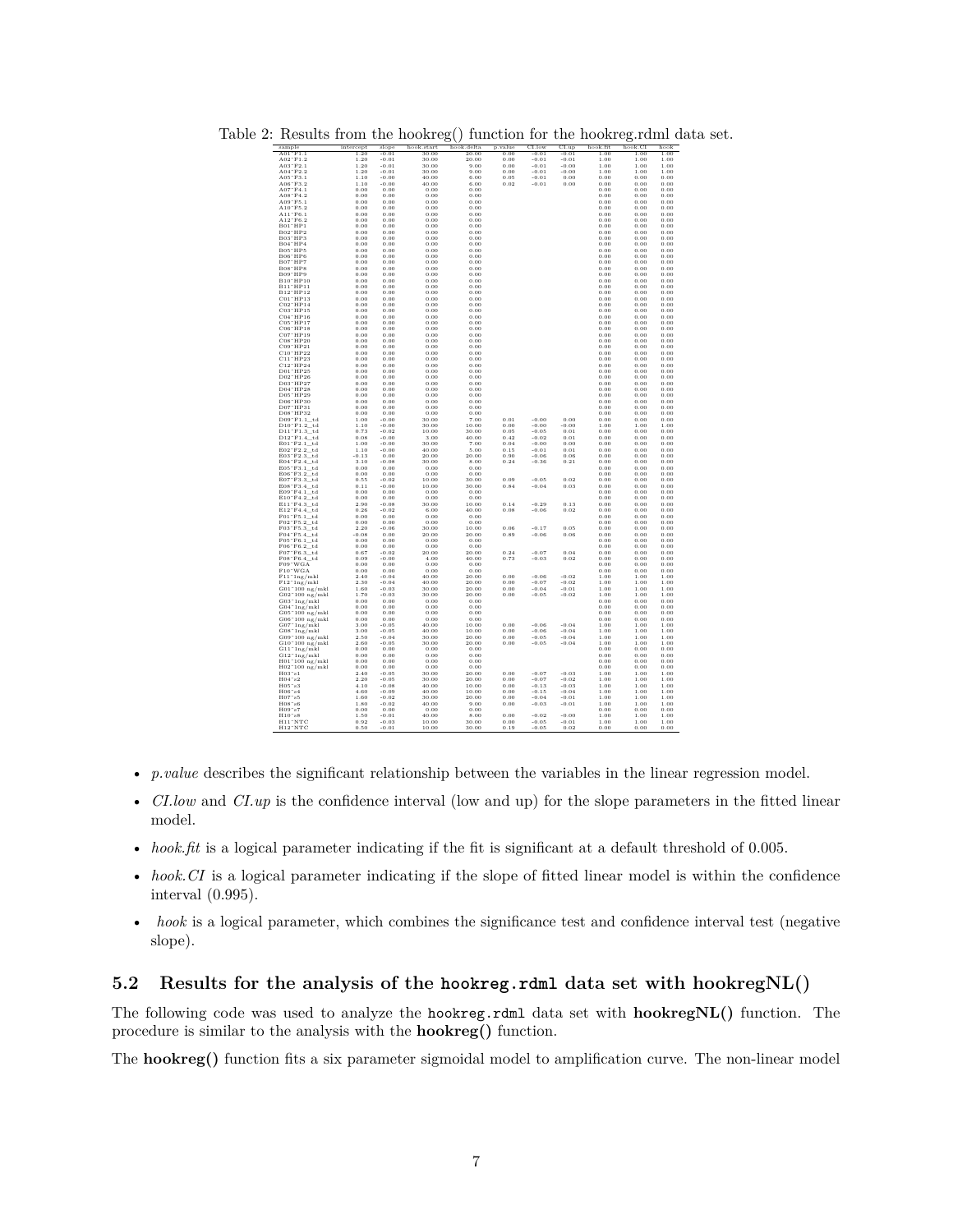$$
f(x) = c + k \cdot x + \frac{d - c}{(1 + exp(b(log(x) - log(e))))^f}
$$

is used to decide, based on the *k* parameter, if the amplification curve as a hook effect or hook effect-like curvature.

```
# Note that the PCRedux package needs to be loaded (see above).
# Load the qpcR package to prevent messages during the start.
suppressMessages(library(qpcR))
# `data` is a temporary data frame of the hook.rdml amplification curve data file.
# Apply the hookregNL() function over the amplification curves and arrange the
# results in the data frame `res_hookregNL`.
# Not that `suppressMessages()` to prevent warning messages from the qpcR package.
res_hookregNL <- data.frame(sample=colnames(data)[-1],
                            t(suppressMessages(sapply(2L:ncol(data), function(i) {
                              hookregNL(x=data[, 1], y=data[, i])
                            }))))
res_hookregNL_table <- data.frame(sample=as.character(res_hookregNL[["sample"]]),
                                  slope=signif(as.numeric(res_hookregNL[["slope"]]), 1),
                                  CI.low=signif(as.numeric(res_hookregNL[["CI.low"]]), 2),
                                  CI.up=signif(as.numeric(res_hookregNL[["CI.up"]]), 2),
                                  hook.CI=unlist(res_hookregNL[["hook"]])
)
```
Finally we prepare a pretty printout (Table [3\)](#page-8-1) of the results from the **hookregNL()** function for the hookreg.rdml data set with the following code with the code shown next.

The results of the **hookregNL()** function are less comprehensive then from the **hookreg()** function . The meaning of the columns is as followed:

- *slope* is the slope from the start of the potential hook to the end of the amplification curve that was fitted by a six parameter model. A negative slope is indicative for a hook effect.
- *CI.low* and *CI.up* is the confidence interval (low and up) for the slope parameters in the fitted linear model.
- *hook* is a logical parameter, which combines the significance test and confidence interval test (negative slope).

```
library(xtable)
options(xtable.comment=FALSE)
```

```
print(xtable(res_hookregNL_table,
```

```
caption = "Results from the hookregNL() function for the
             hookreg.rdml data set.",
             label='res_hookregNL_table'),
      size = "\dot{line},include.rownames = FALSE,
      include.colnames = TRUE,
      caption.placement = "top",
      comment=FALSE,
      table.placement = "!ht", scalebox='0.65'
)
```

```
8
```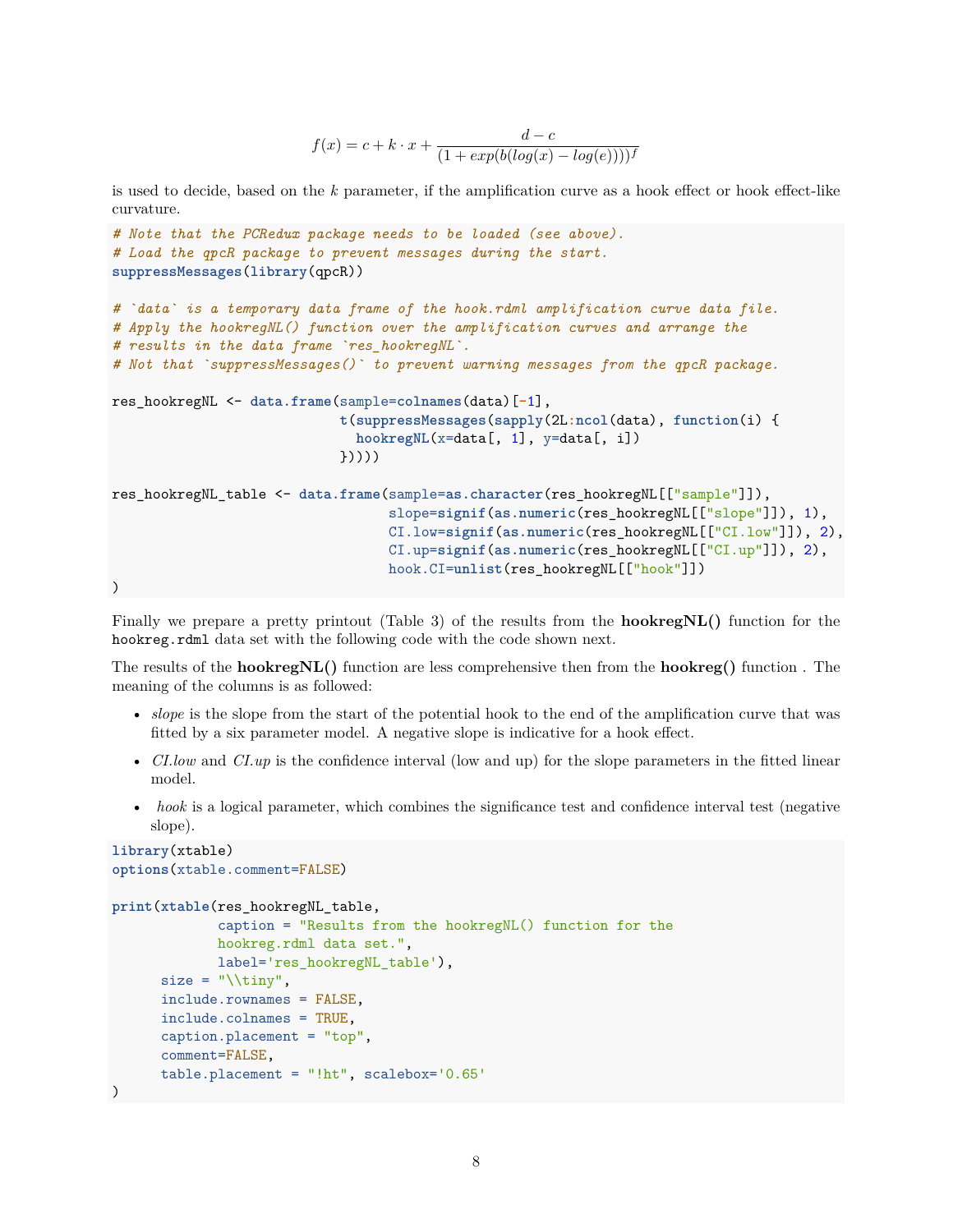<span id="page-8-1"></span>Table 3: Results from the hookregNL() function for the hookreg.rdml data set.

| $\frac{\text{sample}}{\text{MeV}}$                                                                                                          | slope                | $CL.$ low                   | $\overline{\text{CI.up}}$                   | $\overline{\text{hook}}, \text{CI}$ |
|---------------------------------------------------------------------------------------------------------------------------------------------|----------------------|-----------------------------|---------------------------------------------|-------------------------------------|
| $\overline{F1.1}$<br>A01                                                                                                                    | $-0.10$              | $-0.16$                     | $-0.12$                                     | 1.00                                |
| AUI F1.1<br>A02~F1.2<br>A03~F2.1                                                                                                            | $-0.20$              | $-0.20$                     | $-0.15$                                     | 1.00                                |
|                                                                                                                                             | $-0.09$              | $-0.13$                     | $-0.06$                                     | 1.00                                |
| AU3 F2.1<br>A04~F2.2<br>A05~F3.1                                                                                                            | $-0.09$<br>$-0.02$   | $\substack{+0.12 \\ -0.05}$ | $-0.06$                                     | 1.00<br>0.00                        |
|                                                                                                                                             | $-0.02$              | $\textbf{-0.06}$            | $\begin{array}{c} 0.00 \\ 0.01 \end{array}$ | 0.00                                |
| A05 F3.1<br>A06~F3.2<br>A07~F4.1                                                                                                            | 0.00                 |                             |                                             | 0.00                                |
| $A08 - F4.2$                                                                                                                                | 0.00                 |                             |                                             | 0.00                                |
| A09 F5.1                                                                                                                                    | 0.01                 |                             |                                             | 0.00                                |
| A10"F5.2                                                                                                                                    | 0.01                 |                             |                                             | 0.00                                |
| A10 F 0.2<br>A11 F6.1                                                                                                                       | 0.00                 |                             |                                             | 0.00                                |
| A12°F6.2                                                                                                                                    | 0.00                 |                             |                                             | 0.00                                |
| <b>B01 HP1</b><br>B02 HP2                                                                                                                   | 0.01                 |                             |                                             | 0.00                                |
|                                                                                                                                             | 0.08                 |                             |                                             | 0.00                                |
| B03~HP3<br>B04~HP4                                                                                                                          | 0.06<br>0.03         |                             |                                             | 0.00<br>0.00                        |
|                                                                                                                                             | 0.04                 |                             |                                             | 0.00                                |
| B05" HP5<br>B06" HP6<br>B07" HP7                                                                                                            | 0.02                 |                             |                                             | 0.00                                |
|                                                                                                                                             | $-0.10$              |                             |                                             | 0.00                                |
| $B08$ <sup>-</sup> $HP8$                                                                                                                    | 0.03                 |                             |                                             | 0.00                                |
| B09~HP9<br>B09~HP9<br>B10~HP10                                                                                                              | 0.05                 |                             |                                             | 0.00                                |
|                                                                                                                                             | 0.05                 |                             |                                             | 0.00                                |
| B10 111 10<br>B11 1 HP11<br>B12 1 HP12                                                                                                      | 0.06                 |                             |                                             | 0.00                                |
|                                                                                                                                             | 0.07                 |                             |                                             | 0.00                                |
| в12 пр12<br>C01°HP13<br>C02°HP14                                                                                                            | 0.05                 |                             |                                             | 0.00                                |
|                                                                                                                                             | $-0.04$              |                             |                                             | $_{0.00}$                           |
|                                                                                                                                             | 0.08                 |                             |                                             | 0.00                                |
| C02 HP14<br>C03 HP15<br>C04 HP16<br>C05 HP17                                                                                                | 0.09<br>0.05         |                             |                                             | 0.00<br>0.00                        |
| C05 HF11                                                                                                                                    | 0.03                 |                             |                                             | 0.00                                |
| $CO7$ <sup>-</sup> $HP19$                                                                                                                   | 0.10                 |                             |                                             | 0.00                                |
| $C08$ $^+$ HP <sub>20</sub>                                                                                                                 | 0.02                 |                             |                                             | 0.00                                |
| C09 <sup>-</sup> HP21                                                                                                                       | 0.06                 |                             |                                             | 0.00                                |
| C10"HP22<br>C11"HP23                                                                                                                        | 0.01                 |                             |                                             | 0.00                                |
|                                                                                                                                             | 0.10                 |                             |                                             | 0.00                                |
| C11 HF25<br>C12 HP24<br>D01 HP25                                                                                                            | 0.06                 |                             |                                             | 0.00                                |
| D02~HP26                                                                                                                                    | 0.09                 |                             |                                             | 0.00                                |
| D03"HP27                                                                                                                                    | 0.10                 |                             |                                             | 0.00                                |
|                                                                                                                                             | 0.10<br>0.10         |                             |                                             | 0.00<br>0.00                        |
| D03 HP27<br>D04~HP28<br>D05~HP29                                                                                                            | 0.20                 |                             |                                             | 0.00                                |
| D06"HP30<br>D07"HP31                                                                                                                        | 0.10                 |                             |                                             | 0.00                                |
|                                                                                                                                             | 0.10                 |                             |                                             | 0.00                                |
|                                                                                                                                             | 0.04                 |                             |                                             | 0.00                                |
| DU7 HF 31<br>D08~HP32<br>D09~F1.1_td                                                                                                        | 0.09                 |                             |                                             | 0.00                                |
| D09 F1.1_tu<br>D10~F1.2_td<br>D11~F1.3_td                                                                                                   | $-0.05$              |                             |                                             | 0.00                                |
|                                                                                                                                             |                      |                             |                                             | 0.00                                |
| $D12 \degree F1.4\_td$<br>$E01^{\circ}F2.1$ _td                                                                                             |                      |                             |                                             | 0.00                                |
| $E02 \degree F2.2$ td                                                                                                                       | 0.10<br>0.05         | 0.06                        | 0.23                                        | 0.00<br>0.00                        |
| $E03~\mathrm{F}2.3\_\mathrm{td}$                                                                                                            | $-0.00$              |                             |                                             | 0.00                                |
| E03 r2.9_w<br>E04 F2.4_td                                                                                                                   |                      |                             |                                             | 0.00                                |
|                                                                                                                                             | 0.10                 | 0.06                        | 0.21                                        | 0.00                                |
| E05"F3.1_td<br>E06"F3.2_td                                                                                                                  | 0.09                 | $_{0.04}$                   | 0.15                                        | 0.00                                |
| $E07^\circ \mathrm{F3.3\_td}$                                                                                                               | $-0.00$              |                             |                                             | 0.00                                |
| $E08~F3.4$ td                                                                                                                               | $-0.00$              |                             |                                             | 0.00                                |
| E09"F4.1_td<br>E10"F4.2_td                                                                                                                  | 0.10                 | 0.02                        | 0.17                                        | 0.00                                |
|                                                                                                                                             | 0.08                 | $0.02\,$                    | 0.13                                        | 0.00                                |
| E10<br>E11 F4.3_td<br>E12 F4.4_td                                                                                                           | $-0.00$<br>0.00      |                             |                                             | 0.00<br>0.00                        |
| $\overline{F01}$ $\overline{F5.1}$ td                                                                                                       | 0.05                 | 0.01                        | 0.10                                        | 0.00                                |
| F01 F0.1_-<br>F02~F5.2_td                                                                                                                   | 0.05                 |                             |                                             | 0.00                                |
|                                                                                                                                             | $-0.01$              |                             |                                             | 0.00                                |
| F02 F5.4_td<br>F03~F5.3_td<br>F04~F5.4_td                                                                                                   | $-0.00$              |                             |                                             | 0.00                                |
|                                                                                                                                             | 0.03                 |                             |                                             | 0.00                                |
| F04 F5.4_tu<br>F05~F6.1_td<br>F06~F6.2_td                                                                                                   | 0.03                 |                             |                                             | 0.00                                |
| $F07~F6.3$ td                                                                                                                               |                      |                             |                                             | 0.00                                |
| F07 F6.5_tu<br>F08~F6.4_td<br>F09~WGA                                                                                                       | $-0.04$              |                             |                                             | 0.00                                |
|                                                                                                                                             | $-20.00$<br>$-20.00$ | $-45.00$<br>$-37.00$        | $-8.80$<br>$-9.30$                          | 1.00<br>1.00                        |
| Fuo<br>F10~WGA<br>F11~1ng/mkl                                                                                                               | $-0.40$              |                             |                                             | 0.00                                |
| $F12^{\circ}1ng/mkl$                                                                                                                        | $-0.40$              |                             |                                             | 0.00                                |
|                                                                                                                                             | $-0.40$              |                             |                                             | 0.00                                |
|                                                                                                                                             | $-0.40$              |                             |                                             | 0.00                                |
| F12" ing/msi<br>G01" 100 ng/mkl<br>G02" 100 ng/mkl<br>G03" ing/mkl<br>T01" ing/mkl                                                          | 0.02                 | $-0.00$                     | 0.03                                        | 0.00                                |
| G03 <sup>-</sup> 1ng/mki<br>G04 <sup>-</sup> 1ng/mki<br>G05 <sup>-</sup> 100 ng/mki<br>G07 <sup>-</sup> 1ng/mki<br>G07 <sup>-</sup> 1ng/mki | $-0.01$              |                             |                                             | 0.00                                |
|                                                                                                                                             | 0.03                 |                             |                                             | 0.00                                |
|                                                                                                                                             | 0.10                 |                             |                                             | 0.00                                |
|                                                                                                                                             | $-1.00$              |                             |                                             | 0.00                                |
| G07 <sup>-</sup> 1ng/mы<br>G08 <sup>-</sup> 1ng/mkl<br>G09 <sup>-</sup> 100 ng/mkl<br>G11 <sup>-</sup> 1ng/mkl<br>G11 <sup>-</sup> 1ng/mkl  | $-1.00$              |                             |                                             | 0.00<br>0.00                        |
|                                                                                                                                             | $-1.00$<br>$-1.00$   |                             |                                             | 0.00                                |
|                                                                                                                                             | $-0.03$              |                             |                                             | 0.00                                |
| G11 " 1ng/mki<br>G12 " 1ng/mki<br>H01 " 100 ng/mki<br>H02 " 100 ng/mki<br>H03 " s1                                                          | $-0.02$              |                             |                                             | 0.00                                |
|                                                                                                                                             | $-0.10$              |                             |                                             | 0.00                                |
|                                                                                                                                             | 0.01                 |                             |                                             | 0.00                                |
|                                                                                                                                             |                      |                             |                                             | 0.00                                |
|                                                                                                                                             | $-4.00$              |                             |                                             | 0.00                                |
| $H04 - s2$                                                                                                                                  | $-4.00$              |                             |                                             |                                     |
|                                                                                                                                             | $-5.00$              |                             |                                             | 0.00                                |
| H05"s3<br>H06"s4                                                                                                                            | $-8.00$              |                             |                                             | 0.00                                |
| $_{\rm s5}$<br>H07                                                                                                                          | $-0.80$              |                             |                                             | 0.00                                |
| $H08 - s6$                                                                                                                                  | $-0.50$              | $-0.93$                     | $-0.10$                                     | 1.00                                |
|                                                                                                                                             | 0.05                 | 0.01                        | 0.09                                        | 0.00                                |
| H09"s7<br>H10"s8<br>H11"NTC<br>H12"NTC                                                                                                      | $-0.04$<br>40.00     |                             |                                             | 0.00<br>0.00                        |

# <span id="page-8-0"></span>**6 Comparison of the hookreg() and hookregNL() methods**

The decisions from the human classification (see Table [1\)](#page-4-2) and the results from the machine decision (section [5.1](#page-4-1) and section [5.2\)](#page-6-0) were aggregated in Table [4.](#page-11-0)

Finally a pretty printout (Table [4\)](#page-11-0) of the aggregated data set with the following code was prepared:

```
# A simple logic was applied to improve the classification result. In this case
# the assumption was, that an amplification curve has an hook effect or hook effect-like
# curvature, if either the hookreg() or hookregNL() function are positive.
meta_hookreg <- sapply(1:nrow(res), function(i){
  ifelse(res[i, "hookreg"] == 1 || res[i, "hookregNL"] == 1, 1, 0)
})
res_out <- data.frame(Sample=res[["Sample"]], res[["Human rater"]],
                      res_hookreg[["hook"]], res_hookregNL_table[["hook.CI"]],
                      meta_hookreg)
colnames(res_out) <- c("Sample",
```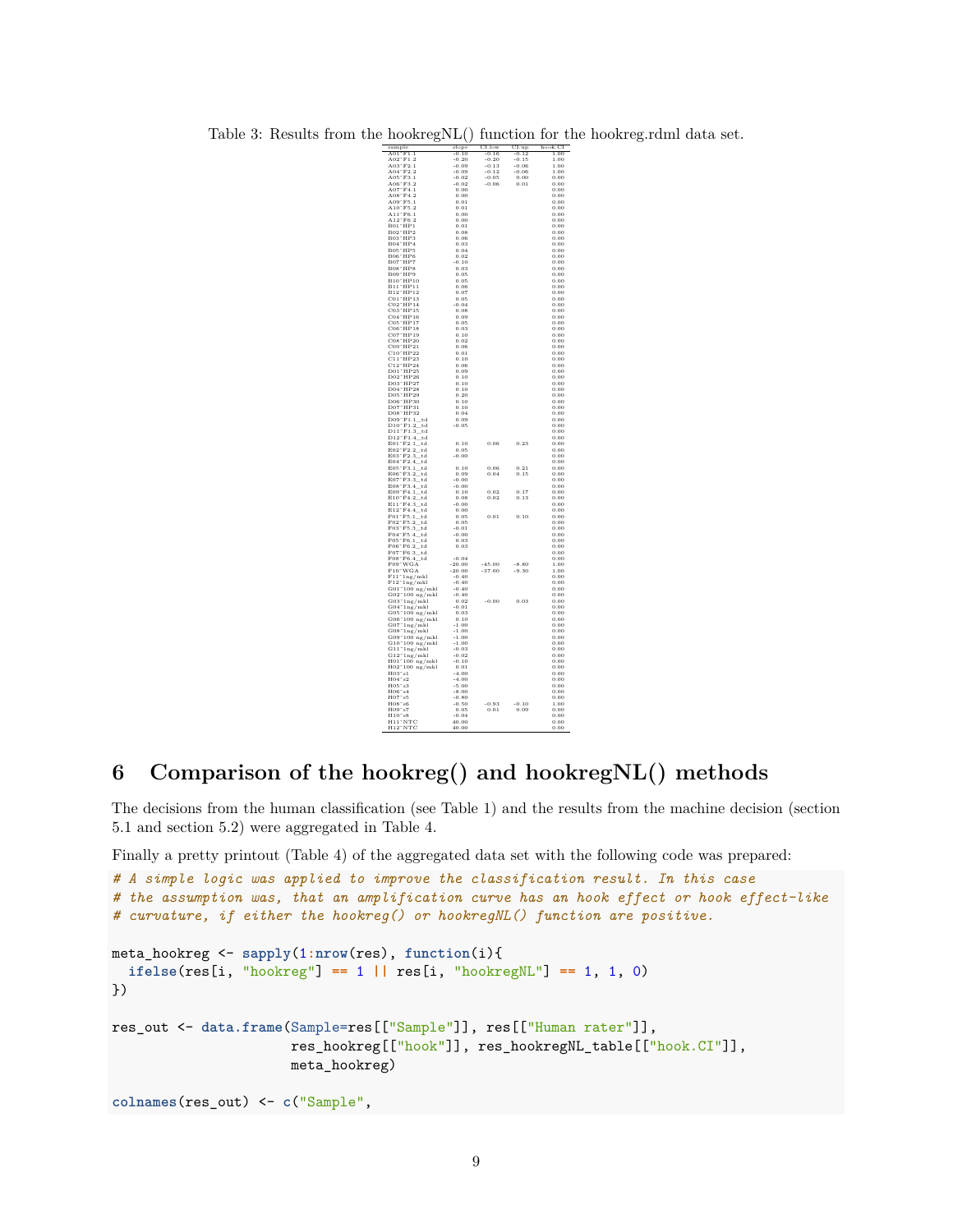```
"Human rater",
                       "hookreg",
                       "hookregNL",
                       "hookreg and hoohkreNL combined"
)
library(xtable)
options(xtable.comment=FALSE)
print(xtable(res_out, digits=0,
             caption = "Aggregated decisions from the human classification and
the results from the machine decision of the hookreg() and hookregNL()
functions.", label='method comparison'),
caption.placement = "top",
scalebox='0.65')
```
The performance of the **hookreg()** and **hookregNL()** functions was analyzed with the **performeR()** function of the PCRedux package (Table [5\)](#page-12-0). The methods were adopted from (**???**) and (**???**). Note that the formula for the calculations of the sensitivity, specificity, precision, Negative predictive value, fall-out, false negative rate, false discovery rate, Accuracy, F1 score, Matthews correlation coefficient and kappa by Cohen are described in the documentation of the PCRedux package.

```
res_performeR <- signif(t(rbind(
```

```
hookreg=performeR(res_out[["hookreg"]], res_out[["Human rater"]]),
hookregNL=performeR(res_out[["hookregNL"]], res_out[["Human rater"]]),
combined_hookreg=performeR(res_out[["hookreg and hoohkreNL combined"]],
                           res_out[["Human rater"]])
```
)), 4)

```
colnames(res_performeR) <- c("hookreg", "hookregNL", "hookreg and hookregNL")
```
**library**(xtable) **options**(xtable.comment=FALSE)

```
print(xtable(res_performeR, digits=4,
```

```
caption = "Analysis of the performance of both algorithms. The
performance of the individual test and the combination of the tests is shown.
Note that the classification improved if the hookreg() and hookregNL() function
were combined by a logical statement. The measure were determined with the
\\textit{performeR()} function from the \\texttt{PCRedux} package. Sensitivity,
TPR; Specificity, SPC; Precision, PPV; Negative predictive value, NPV; Fall-out,
FPR; False negative rate, FNR; False discovery rate, FDR; Accuracy, ACC; F1
score, F1; Matthews correlation coefficient, MCC, Cohen's kappa (binary
classification), $\\kappa$", label='res_performeR'),
size = "normalsize",
include.rownames = TRUE,
include.colnames = TRUE,
caption.placement = "top",
comment=FALSE,
table.placement = "!ht", scalebox='0.75'
\lambda
```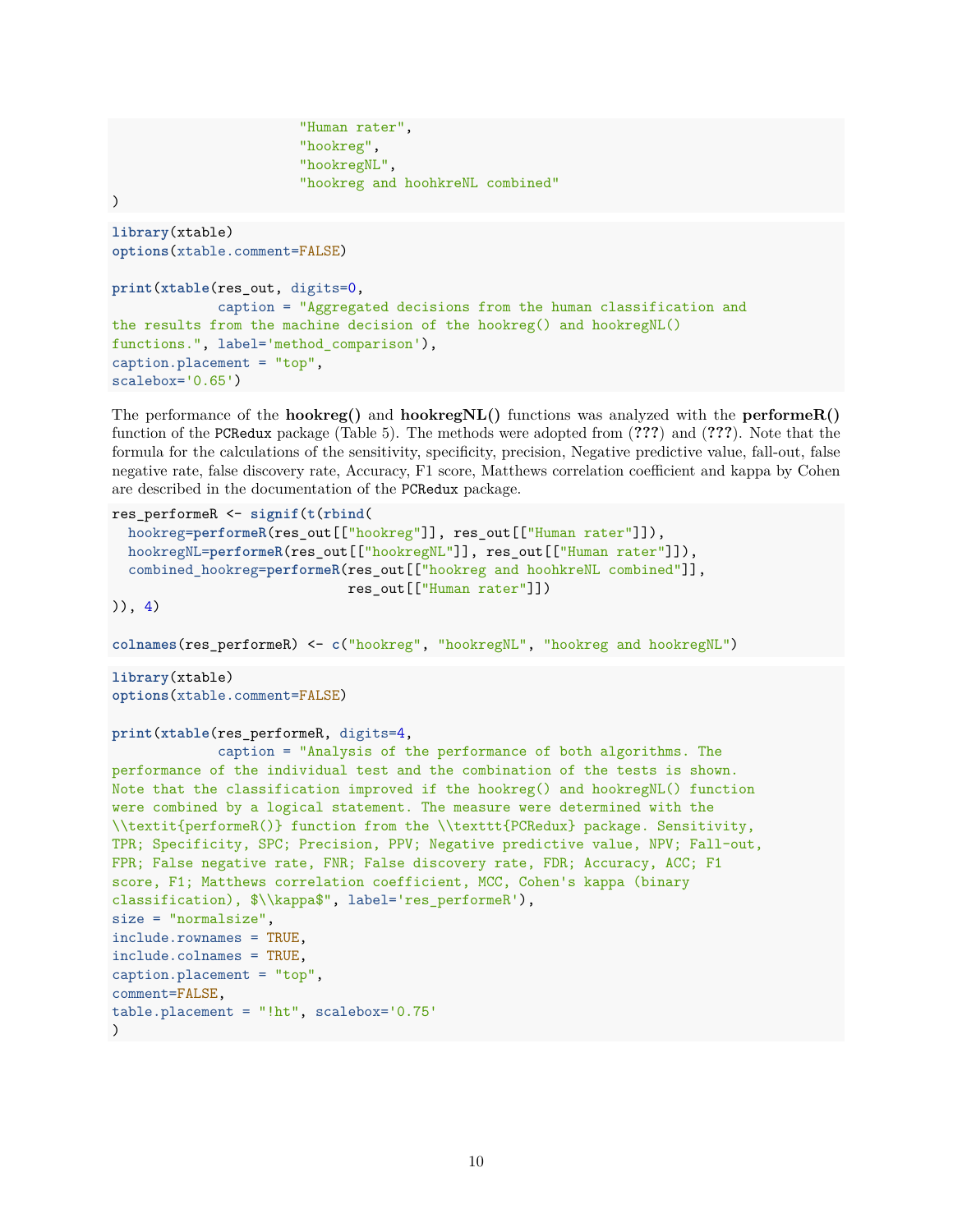# <span id="page-10-0"></span>**7 Funding**

This work was funded by the Federal Ministry of Education and Research (BMBF) InnoProfile-Transfer-Project 03IPT611X and in part by "digilog: Digitale und analoge Begleiter für eine alternde Bevölkerung" (Gesundheitscampus Brandenburg, Brandenburg Ministry for Science, Research and Culture). We thank Franziska Dinter (BTU) for reevaluation of the amplification curve data and Maria Tokarenko (Evrogen JSC) for wet lab experiments conduction.

## <span id="page-10-1"></span>**8 References**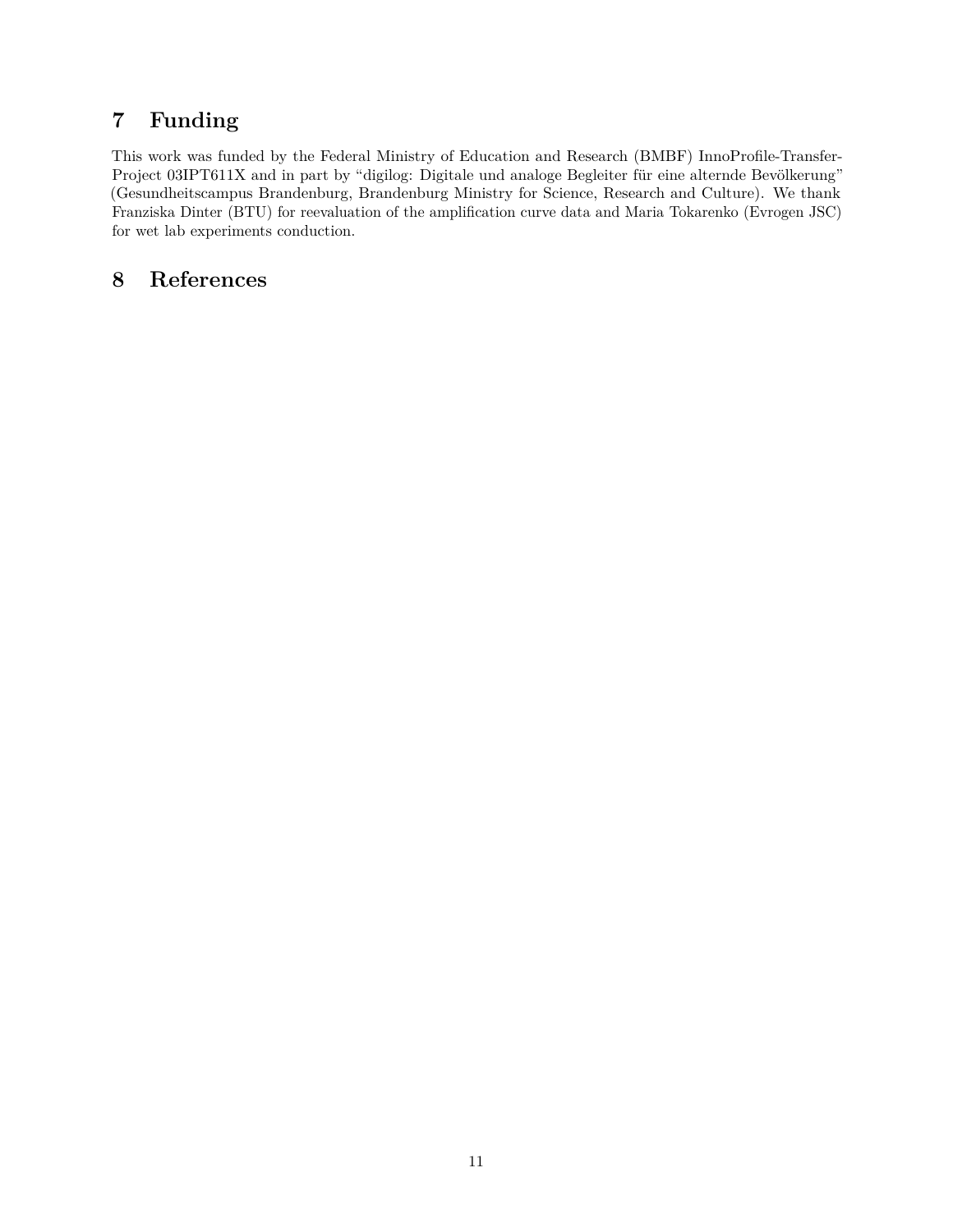|                      | egNL() functions.                                  |                                      |                                      |                                      |                                      |
|----------------------|----------------------------------------------------|--------------------------------------|--------------------------------------|--------------------------------------|--------------------------------------|
|                      | Sample                                             | Human rater                          | hookreg                              | hookregNL                            | hookreg and hoohkreNL combined       |
| $\mathbf 1$<br>$\,2$ | F1.1<br>F1.2                                       | 1<br>$\mathbf{1}$                    | $\overline{1}$<br>1                  | 1<br>$\mathbf{1}$                    | $\mathbf 1$<br>$\mathbf 1$           |
| 3                    | F2.1                                               | $\mathbf{1}$                         | $\mathbf 1$                          | 1                                    | $\mathbf 1$                          |
| $\overline{4}$       | F2.2                                               | $\mathbf 1$                          | $\,1$                                | 1                                    | $\,1$                                |
| 5                    | F3.1                                               | $\boldsymbol{0}$                     | $\boldsymbol{0}$                     | $\boldsymbol{0}$                     | $\boldsymbol{0}$                     |
| 6                    | F3.2                                               | $\boldsymbol{0}$                     | $\boldsymbol{0}$                     | $\boldsymbol{0}$                     | $\boldsymbol{0}$                     |
| 7                    | F4.1                                               | $\boldsymbol{0}$                     | $\boldsymbol{0}$                     | $\boldsymbol{0}$                     | $\boldsymbol{0}$                     |
| 8                    | F4.2                                               | $\boldsymbol{0}$                     | $\boldsymbol{0}$                     | $\boldsymbol{0}$                     | $\boldsymbol{0}$                     |
| 9<br>10              | F5.1<br>F5.2                                       | $\boldsymbol{0}$<br>$\boldsymbol{0}$ | $\boldsymbol{0}$<br>$\boldsymbol{0}$ | $\boldsymbol{0}$<br>$\boldsymbol{0}$ | $\boldsymbol{0}$<br>$\boldsymbol{0}$ |
| 11                   | F6.1                                               | $\boldsymbol{0}$                     | $\boldsymbol{0}$                     | $\boldsymbol{0}$                     | $\boldsymbol{0}$                     |
| 12                   | ${\rm F6.2}$                                       | $\boldsymbol{0}$                     | $\boldsymbol{0}$                     | $\boldsymbol{0}$                     | $\boldsymbol{0}$                     |
| 13                   | HP1                                                | $\boldsymbol{0}$                     | $\boldsymbol{0}$                     | $\boldsymbol{0}$                     | $\boldsymbol{0}$                     |
| 14                   | HP2                                                | $\boldsymbol{0}$                     | $\boldsymbol{0}$                     | $\boldsymbol{0}$                     | $\boldsymbol{0}$                     |
| 15                   | HP3                                                | $\boldsymbol{0}$                     | $\boldsymbol{0}$                     | $\boldsymbol{0}$                     | $\boldsymbol{0}$                     |
| 16                   | HP4                                                | $\boldsymbol{0}$                     | $\boldsymbol{0}$                     | $\boldsymbol{0}$                     | $\boldsymbol{0}$                     |
| 17                   | HP5                                                | $\boldsymbol{0}$                     | $\boldsymbol{0}$                     | $\boldsymbol{0}$                     | $\boldsymbol{0}$                     |
| 18                   | HP6                                                | $\boldsymbol{0}$                     | $\boldsymbol{0}$                     | $\boldsymbol{0}$                     | $\boldsymbol{0}$                     |
| 19<br>20             | HP7<br>HP8                                         | $\boldsymbol{0}$<br>$\boldsymbol{0}$ | $\boldsymbol{0}$<br>$\boldsymbol{0}$ | $\boldsymbol{0}$<br>$\boldsymbol{0}$ | $\boldsymbol{0}$<br>$\boldsymbol{0}$ |
| 21                   | HP9                                                | $\boldsymbol{0}$                     | $\boldsymbol{0}$                     | $\boldsymbol{0}$                     | $\boldsymbol{0}$                     |
| $22\,$               | HP10                                               | $\boldsymbol{0}$                     | $\boldsymbol{0}$                     | $\boldsymbol{0}$                     | $\boldsymbol{0}$                     |
| 23                   | HP11                                               | $\boldsymbol{0}$                     | $\boldsymbol{0}$                     | $\boldsymbol{0}$                     | $\boldsymbol{0}$                     |
| 24                   | HP12                                               | $\boldsymbol{0}$                     | $\boldsymbol{0}$                     | $\boldsymbol{0}$                     | $\boldsymbol{0}$                     |
| 25                   | HP13                                               | $\boldsymbol{0}$                     | $\boldsymbol{0}$                     | $\boldsymbol{0}$                     | $\boldsymbol{0}$                     |
| $26\,$               | HP14                                               | $\boldsymbol{0}$                     | $\boldsymbol{0}$                     | $\boldsymbol{0}$                     | $\boldsymbol{0}$                     |
| $27\,$               | HP15                                               | $\boldsymbol{0}$                     | $\boldsymbol{0}$                     | $\boldsymbol{0}$                     | $\boldsymbol{0}$                     |
| $\sqrt{28}$          | HP16                                               | $\boldsymbol{0}$<br>$\boldsymbol{0}$ | $\boldsymbol{0}$<br>$\boldsymbol{0}$ | $\boldsymbol{0}$<br>$\boldsymbol{0}$ | $\boldsymbol{0}$<br>$\boldsymbol{0}$ |
| 29<br>30             | HP17<br>HP18                                       | $\boldsymbol{0}$                     | $\boldsymbol{0}$                     | $\boldsymbol{0}$                     | $\boldsymbol{0}$                     |
| 31                   | HP19                                               | $\boldsymbol{0}$                     | $\boldsymbol{0}$                     | $\boldsymbol{0}$                     | $\boldsymbol{0}$                     |
| 32                   | HP20                                               | $\boldsymbol{0}$                     | $\boldsymbol{0}$                     | $\boldsymbol{0}$                     | $\boldsymbol{0}$                     |
| 33                   | HP21                                               | $\boldsymbol{0}$                     | $\boldsymbol{0}$                     | $\boldsymbol{0}$                     | $\boldsymbol{0}$                     |
| 34                   | HP22                                               | $\boldsymbol{0}$                     | $\boldsymbol{0}$                     | $\boldsymbol{0}$                     | $\boldsymbol{0}$                     |
| 35                   | HP23                                               | $\boldsymbol{0}$                     | $\boldsymbol{0}$                     | $\boldsymbol{0}$                     | $\boldsymbol{0}$                     |
| 36                   | HP24                                               | $\boldsymbol{0}$                     | $\boldsymbol{0}$                     | $\boldsymbol{0}$                     | $\boldsymbol{0}$                     |
| 37                   | HP25                                               | $\boldsymbol{0}$                     | $\boldsymbol{0}$                     | $\boldsymbol{0}$                     | $\boldsymbol{0}$<br>$\boldsymbol{0}$ |
| $38\,$<br>39         | HP26<br>HP27                                       | $\boldsymbol{0}$<br>$\boldsymbol{0}$ | $\boldsymbol{0}$<br>$\boldsymbol{0}$ | $\boldsymbol{0}$<br>$\boldsymbol{0}$ | $\boldsymbol{0}$                     |
| 40                   | HP28                                               | $\boldsymbol{0}$                     | $\boldsymbol{0}$                     | $\boldsymbol{0}$                     | $\boldsymbol{0}$                     |
| 41                   | HP29                                               | $\boldsymbol{0}$                     | $\boldsymbol{0}$                     | $\boldsymbol{0}$                     | $\boldsymbol{0}$                     |
| 42                   | HP30                                               | $\boldsymbol{0}$                     | $\boldsymbol{0}$                     | $\boldsymbol{0}$                     | $\boldsymbol{0}$                     |
| 43                   | HP31                                               | $\boldsymbol{0}$                     | $\boldsymbol{0}$                     | $\boldsymbol{0}$                     | $\boldsymbol{0}$                     |
| 44                   | HP32                                               | $\boldsymbol{0}$                     | $\boldsymbol{0}$                     | $\boldsymbol{0}$                     | $\boldsymbol{0}$                     |
| 45                   | $F1.1$ td                                          | $\boldsymbol{0}$                     | $\boldsymbol{0}$                     | $\boldsymbol{0}$                     | $\boldsymbol{0}$                     |
| 46                   | $F1.2$ td                                          | $\boldsymbol{0}$                     | $\,1$                                | $\boldsymbol{0}$                     | $\mathbf 1$                          |
| 47<br>48             | $F1.3\_td$<br>$F1.4$ td                            | $\boldsymbol{0}$<br>$\boldsymbol{0}$ | $\boldsymbol{0}$<br>$\boldsymbol{0}$ | $\boldsymbol{0}$<br>$\boldsymbol{0}$ | $\boldsymbol{0}$<br>$\boldsymbol{0}$ |
| 49                   | $F2.1\_td$                                         | $\boldsymbol{0}$                     | $\boldsymbol{0}$                     | $\boldsymbol{0}$                     | $\boldsymbol{0}$                     |
| 50                   | F2.2td                                             | $\boldsymbol{0}$                     | $\boldsymbol{0}$                     | $\boldsymbol{0}$                     | $\boldsymbol{0}$                     |
| 51                   | $F2.3$ td                                          | $\boldsymbol{0}$                     | $\boldsymbol{0}$                     | $\boldsymbol{0}$                     | $\boldsymbol{0}$                     |
| 52                   | $F2.4\_td$                                         | $\boldsymbol{0}$                     | $\boldsymbol{0}$                     | $\boldsymbol{0}$                     | $\boldsymbol{0}$                     |
| 53                   | $F3.1\_td$                                         | $\boldsymbol{0}$                     | $\boldsymbol{0}$                     | $\boldsymbol{0}$                     | $\boldsymbol{0}$                     |
| 54                   | $F3.2\_td$                                         | $\boldsymbol{0}$                     | $\boldsymbol{0}$                     | $\boldsymbol{0}$                     | $\boldsymbol{0}$                     |
| 55<br>56             | $F3.3$ td<br>$F3.4$ td                             | $\boldsymbol{0}$<br>$\boldsymbol{0}$ | $\boldsymbol{0}$<br>$\mathbf{0}$     | $\boldsymbol{0}$<br>0                | $\boldsymbol{0}$<br>$\boldsymbol{0}$ |
| 57                   | $F4.1\_td$                                         | $\boldsymbol{0}$                     | $\boldsymbol{0}$                     | $\boldsymbol{0}$                     | $\boldsymbol{0}$                     |
| 58                   | $F4.2\_td$                                         | $\boldsymbol{0}$                     | $\boldsymbol{0}$                     | $\boldsymbol{0}$                     | $\boldsymbol{0}$                     |
| 59                   | $F4.3\_td$                                         | $\boldsymbol{0}$                     | $\boldsymbol{0}$                     | $\boldsymbol{0}$                     | $\boldsymbol{0}$                     |
| 60                   | $F4.4\_td$                                         | $\boldsymbol{0}$                     | $\boldsymbol{0}$                     | $\boldsymbol{0}$                     | $\boldsymbol{0}$                     |
| 61                   | $F5.1$ td                                          | $\boldsymbol{0}$                     | $\boldsymbol{0}$                     | $\boldsymbol{0}$                     | $\boldsymbol{0}$                     |
| 62                   | $F5.2\_td$                                         | $\boldsymbol{0}$                     | $\boldsymbol{0}$                     | $\boldsymbol{0}$                     | $\boldsymbol{0}$                     |
| 63<br>64             | $F5.3$ td<br>$F5.4\_td$                            | $\boldsymbol{0}$<br>$\boldsymbol{0}$ | $\boldsymbol{0}$<br>$\boldsymbol{0}$ | $\boldsymbol{0}$<br>$\boldsymbol{0}$ | $\boldsymbol{0}$<br>$\boldsymbol{0}$ |
| 65                   | $F6.1$ td                                          | $\boldsymbol{0}$                     | $\boldsymbol{0}$                     | $\boldsymbol{0}$                     | $\boldsymbol{0}$                     |
| 66                   | $F6.2$ td                                          | $\boldsymbol{0}$                     | $\boldsymbol{0}$                     | $\boldsymbol{0}$                     | $\boldsymbol{0}$                     |
| 67                   | $F6.3\_td$                                         | $\boldsymbol{0}$                     | $\boldsymbol{0}$                     | $\boldsymbol{0}$                     | $\boldsymbol{0}$                     |
| 68                   | $F6.4$ td                                          | $\boldsymbol{0}$                     | $\boldsymbol{0}$                     | $\boldsymbol{0}$                     | $\boldsymbol{0}$                     |
| 69                   | F09~WGA                                            | $\mathbf{1}$                         | $\boldsymbol{0}$                     | 1                                    | $\mathbf 1$                          |
| 70                   | F10~WGA                                            | $\,1$                                | $\boldsymbol{0}$                     | $\,1$                                | $\,1$                                |
| 71                   | $F11^1ng/mkl$                                      | $\mathbf 1$                          | $\mathbf 1$                          | $\boldsymbol{0}$                     | $\mathbf 1$                          |
| $72\,$<br>$73\,$     | $F12^{\degree}$ lng/mkl<br>$G01^{\circ}100$ ng/mkl | $\mathbf{1}$<br>$\,1$                | $\mathbf 1$<br>$\,1$                 | $\boldsymbol{0}$<br>$\boldsymbol{0}$ | $\,1$<br>$\,1$                       |
| $74\,$               | $G02^{\circ}100$ ng/mkl                            | $\mathbf{1}$                         | $\mathbf 1$                          | $\boldsymbol{0}$                     | $\,1$                                |
| $75\,$               | $G03$ <sup>~1</sup> ng/mkl                         | $\boldsymbol{0}$                     | $\boldsymbol{0}$                     | $\boldsymbol{0}$                     | $\boldsymbol{0}$                     |
| $76\,$               | $G04^{\degree}1$ ng/mkl                            | $\boldsymbol{0}$                     | $\boldsymbol{0}$                     | $\boldsymbol{0}$                     | $\boldsymbol{0}$                     |
| 77                   | $G05^{\circ}100$ ng/mkl                            | $\boldsymbol{0}$                     | $\boldsymbol{0}$                     | $\boldsymbol{0}$                     | $\boldsymbol{0}$                     |
| 78                   | $G06^{\circ}100$ ng/mkl                            | $\boldsymbol{0}$                     | $\boldsymbol{0}$                     | $\boldsymbol{0}$                     | $\boldsymbol{0}$                     |
| $79\,$               | $G07^{\circ}1$ ng/mkl                              | $\mathbf{1}$                         | $\,1$                                | $\boldsymbol{0}$                     | $\,1$                                |
| 80                   | $G08^{\circ}1$ ng/mkl                              | $\,1$                                | 1                                    | $\boldsymbol{0}$                     | $\mathbf 1$                          |
| 81<br>82             | $G09^{\circ}100$ ng/mkl<br>$G10^{\circ}100$ ng/mkl | $\mathbf 1$<br>$\mathbf 1$           | $\mathbf 1$                          | $\boldsymbol{0}$<br>$\boldsymbol{0}$ | $\mathbf 1$<br>$\,1$                 |
| 83                   | $G11^{\circ}1ng/mkl$                               | $\boldsymbol{0}$                     | 112<br>$\boldsymbol{0}$              | $\boldsymbol{0}$                     | $\boldsymbol{0}$                     |
| 84                   | $G12^{\sim}1$ ng/mkl                               | $\overline{0}$                       | $\boldsymbol{0}$                     | $\boldsymbol{0}$                     | $\boldsymbol{0}$                     |
| 85                   | $H01^{\circ}100$ ng/mkl                            | $\boldsymbol{0}$                     | $\boldsymbol{0}$                     | $\boldsymbol{0}$                     | $\boldsymbol{0}$                     |
| $86\,$               | $H02^{\circ}100$ ng/mkl                            | $\boldsymbol{0}$                     | $\boldsymbol{0}$                     | $\boldsymbol{0}$                     | $\boldsymbol{0}$                     |
| 87                   | $^{s1}$                                            | 1                                    | $\mathbf 1$                          | $\boldsymbol{0}$                     | $\,1$                                |
|                      |                                                    |                                      |                                      | $\Omega$                             | 1                                    |

<span id="page-11-0"></span>Table 4: Aggregated decisions from the human classification and the results from the machine decision of the hookreg() and hookregNL() functions.